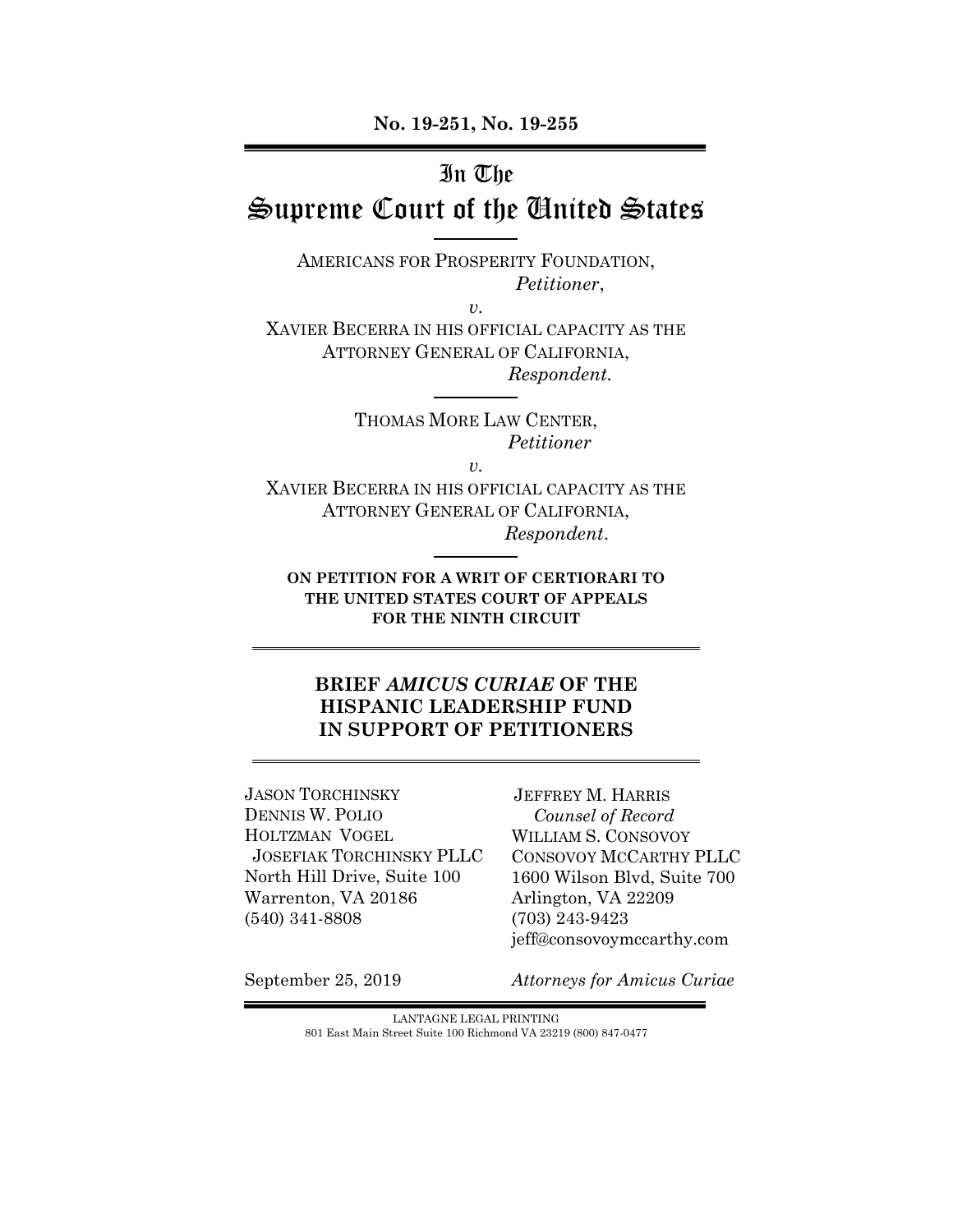### **TABLE OF CONTENTS**

| INTEREST OF AMICUS CURIAE  1                                                                                                                                                                         |
|------------------------------------------------------------------------------------------------------------------------------------------------------------------------------------------------------|
| INTRODUCTION AND SUMMARY OF THE                                                                                                                                                                      |
|                                                                                                                                                                                                      |
| I. HEIGHTENED SCRUTINY MUST<br>APPLY TO NONPROFIT<br>DISCLOSURE REQUIREMENTS3                                                                                                                        |
| II. ANY INTEREST IN SECURING<br>NONPROFIT MEMBER AND<br>DONOR INFORMATION MUST BE<br>WEIGHED AGAINST THE<br>LIKELIHOOD THAT THIS<br><b>SENSITIVE INFORMATION WILL</b><br>NOT BE KEPT CONFIDENTIAL 11 |
|                                                                                                                                                                                                      |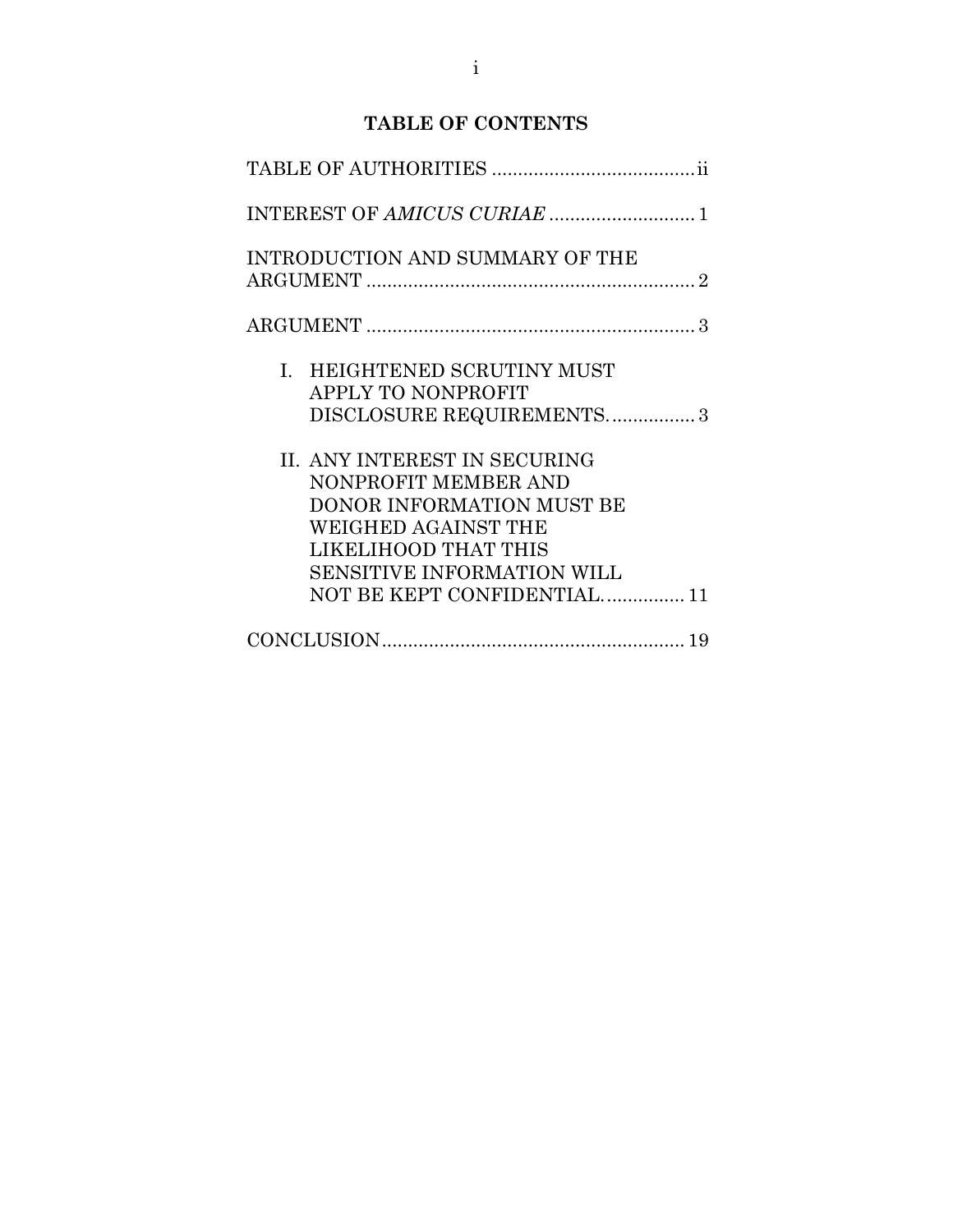# **TABLE OF AUTHORITIES**

# **Cases**

| Bates v. City of Little Rock,                                                                  |
|------------------------------------------------------------------------------------------------|
| Brown v. Board of Educ. of Topeka,                                                             |
| Buckley v. Valeo,                                                                              |
| Gibson v. Florida Legislative Investigation<br>$Comm\, n$ ,                                    |
| Hispanic Leadership Fund v. Walsh,                                                             |
| NAACP v. Alabama ex rel. Patterson,                                                            |
| National Org. for Marriage, Inc. v. United<br>States,<br>24 F. Supp 3d 518 (E.D. VA. 2014)  14 |
| Regan v. Taxation with Representation of<br>Wash.                                              |
| Shelton v. Tucker,                                                                             |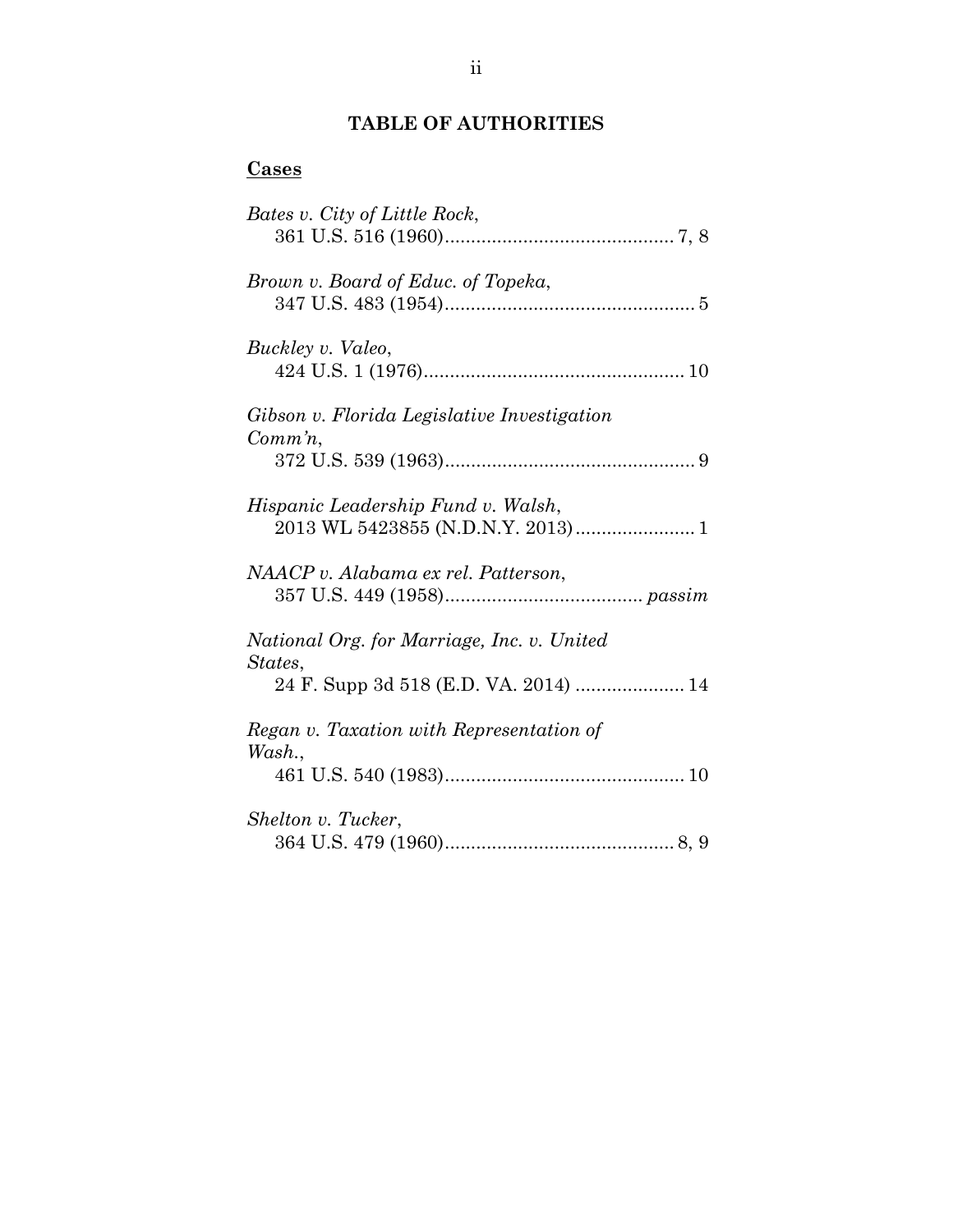| Sweezy v. New Hampshire, |  |
|--------------------------|--|
|                          |  |
|                          |  |
| Talley v. California,    |  |
|                          |  |

#### **Other Authorities**

| 3-Year Jail Term for VA Employee Who Stole |  |
|--------------------------------------------|--|
| Patient Data, HIPPA Journal (Jun. 18,      |  |
|                                            |  |

Anita L. Allen, *Associational Privacy and the First Amendment: NAACP v. Alabama, Privacy and Data Protection*, 1 Ala. C.R. & C.L. L. Rev. 1 (2011).......................................... 4, 5, 10

*Announcement from the Missouri Department of Health and Senior Services*, Missouri Department of Health and Senior Services (Oct. 26, 2018), http://bit.ly/2m8bXbv ................................................ 16

*California Department of Insurance Vulnerability Potentially Exposed Thousands of SSN and Other Personal Information*, DataBreaches.net (Jan. 5, 2019), http://bit.ly/2kpZIGS ................................................. 15

| Dale Denwalt, Oklahoma DHS Could Have            |  |
|--------------------------------------------------|--|
| Sent Private Medical Info to Wrong               |  |
| <i>Addresses</i> , The Oklahoman (Oct. 2, 2018), |  |
|                                                  |  |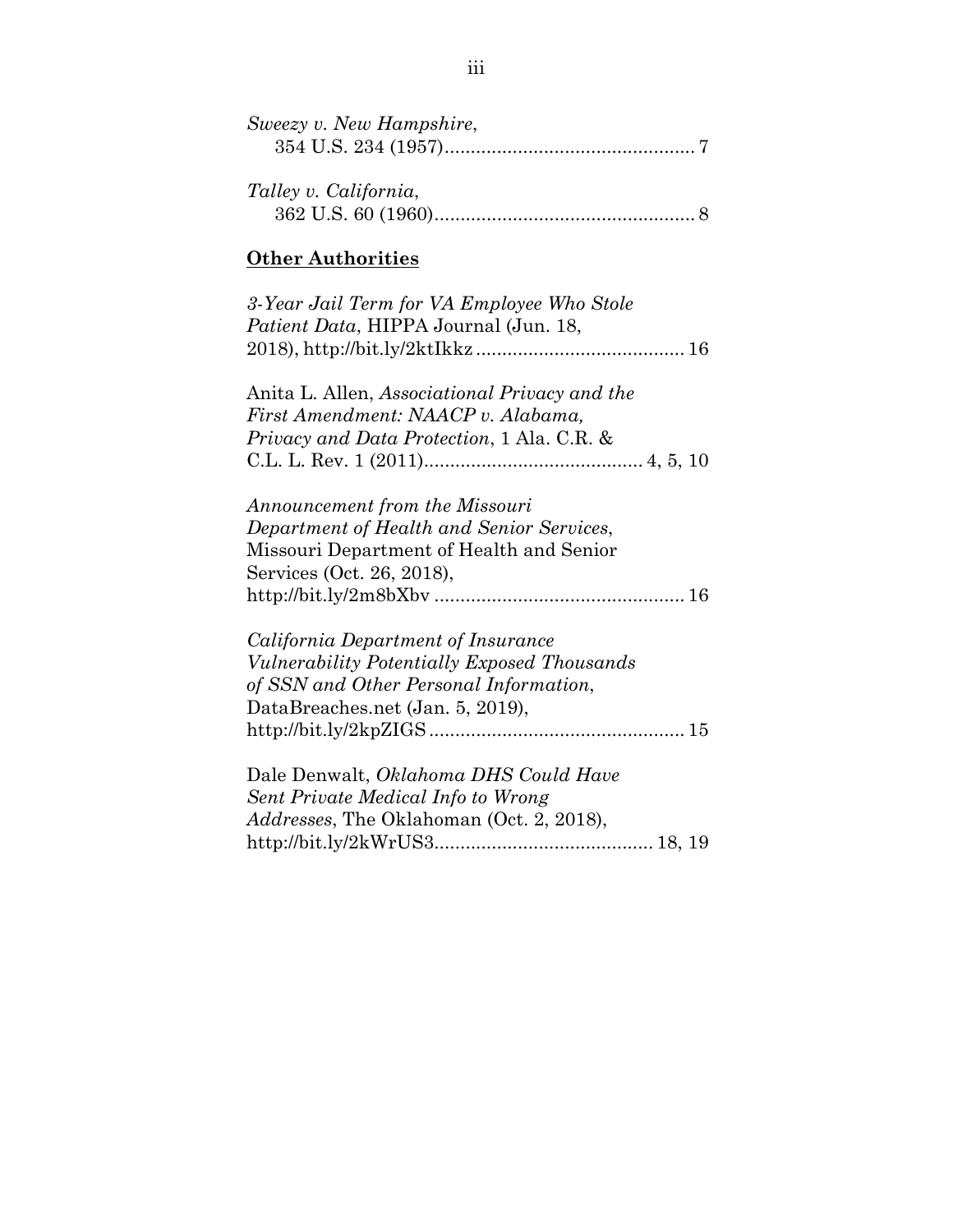| GoBankingRates, California Doesn't Know<br>What it Did with 800,000 Child Support<br>Records, Business Insider (Apr. 3, 2012),                                                                                                                                                                                                                                                                  |
|-------------------------------------------------------------------------------------------------------------------------------------------------------------------------------------------------------------------------------------------------------------------------------------------------------------------------------------------------------------------------------------------------|
| Hillary Borrud, Oregon Tax Agency Employee<br>Copied Personal Data of 36,000 People, The<br>Oregonian (Mar. 23, 2018),                                                                                                                                                                                                                                                                          |
| Confidential Louisiana Department of<br><b>Children and Family Services Documents</b><br>Found Blowing in the Street; Office Manager<br>and Area Director Suspended,<br>DataBreaches.net (Aug. 22, 2011),<br>https://www.databreaches.net/confidential-<br>louisiana-department-of-children-and-family-<br>services-documents-found-blowing-in-the-<br>street-office-manager-and-area-director- |
| Mark Niesse and Arielle Kass, Check-in<br>Computers Stolen in Atlanta Hold Statewide<br>Voter Data, Atlanta News Now (Sep. 17,                                                                                                                                                                                                                                                                  |
| NAACP, History: Nation's Premier Civil<br>Rights Organization,<br>https://www.naacp.org/nations-premier-civil-                                                                                                                                                                                                                                                                                  |
| Peter Reilly, National Organization for<br>Marriage Denied Attorney Fees in IRS<br>Lawsuit, Forbes (Dec. 9, 2015),<br>https://www.forbes.com/sites/peterjreilly/201                                                                                                                                                                                                                             |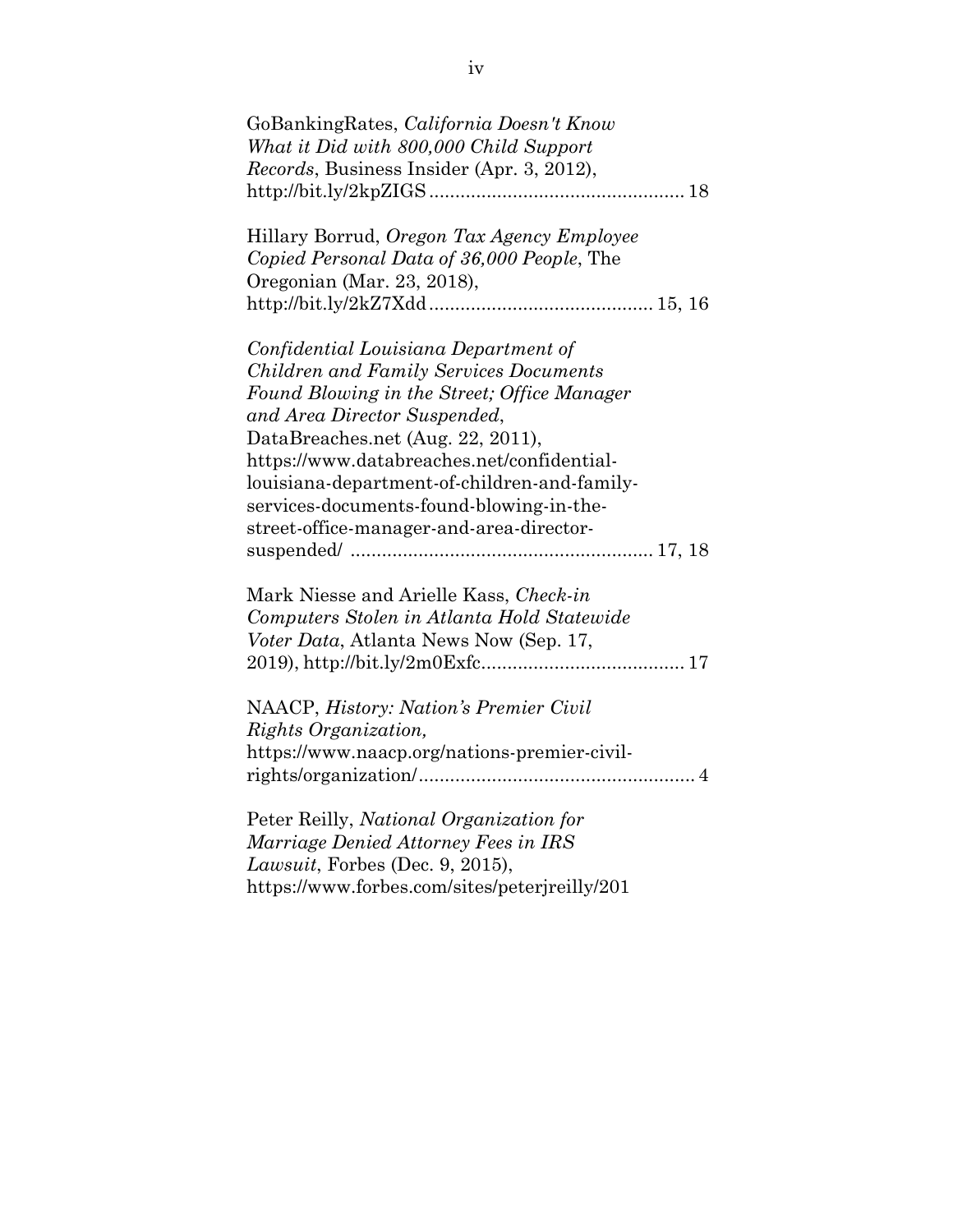| 5/12/09/national-organization-for-marriage- |  |
|---------------------------------------------|--|
| denied-attorney-fees-in-irs-                |  |
|                                             |  |

Richard Alonso-Zaldivar, *Hackers Breach HealthCare.gov System, Get Data on 75,000*, Associated Press (Oct. 19, 2018), http://bit.ly/2m0DsEa ................................................ 14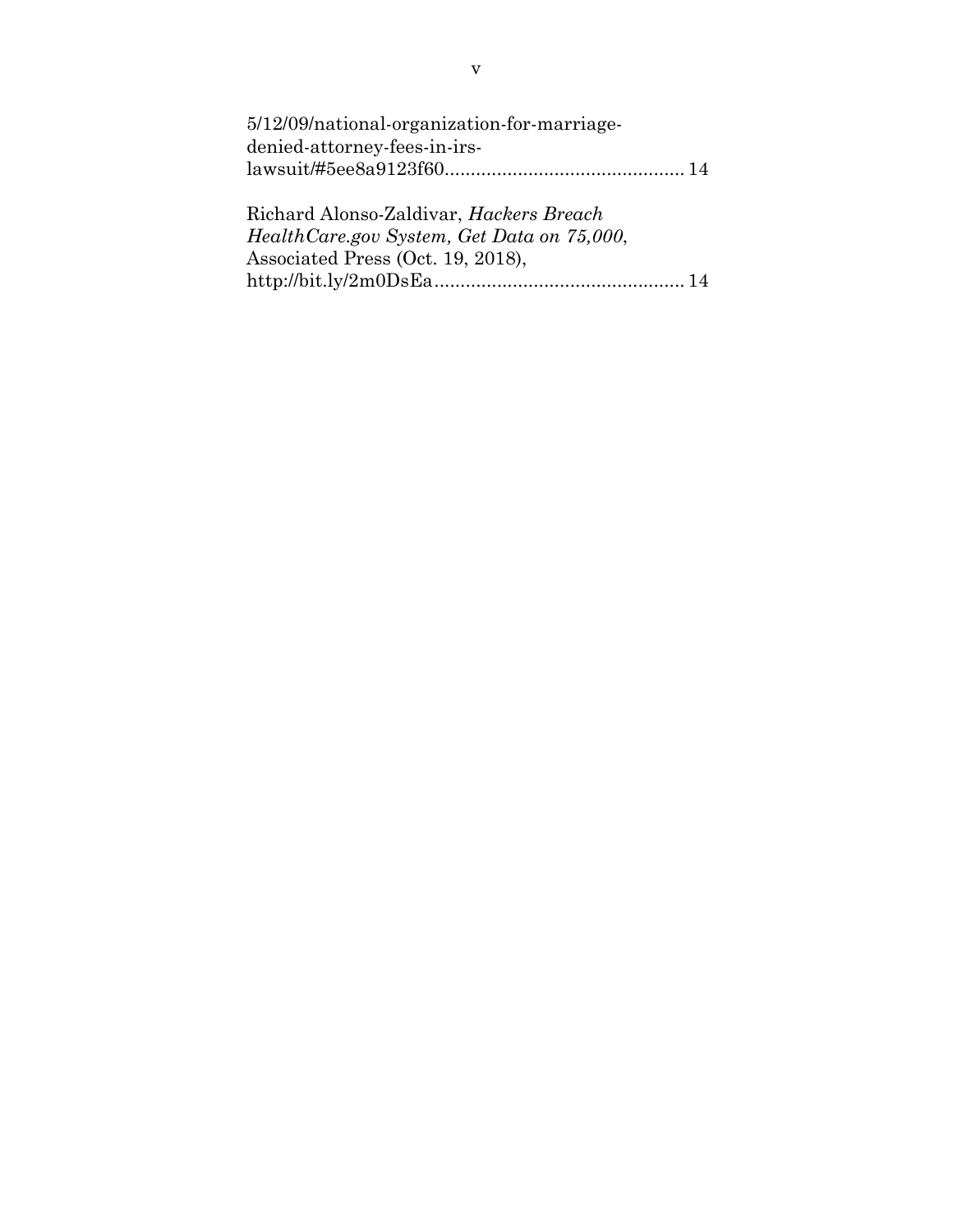#### **INTEREST OF** *AMICUS CURIAE*<sup>1</sup>

 *Amicus curiae* the Hispanic Leadership Fund (HLF) is a not-for-profit  $501(c)(4)$  social-welfare organization. HLF is dedicated to strengthening working families by promoting common-sense public policy solutions promoting liberty, opportunity, and prosperity, with a particular interest in issues affecting the Hispanic community. HLF has been a participant in federal cases in order to advance its social-welfare mission. *See, e.g.*, *Hispanic Leadership Fund v. Walsh*, 2013 WL 5423855 (N.D.N.Y. 2013).

 HLF is interested in this case because, as a not-for-profit organization dedicated to public policy principles, it is distressed by the California Attorney General's *de facto* requirement that all nonprofit groups turn over sensitive donor information. This sweeping and unjustified disclosure demand is especially disturbing to HLF because, over and over, States have proven their inability to keep nonprofit information confidential, thereby exposing the donors and members to violence, harassment, and economic reprisals, which ultimately discourages them from associating with nonprofits. HLF especially feels this impact given the organization's focus on issues affecting minority communities. The importance of this case to HLF and other nonprofits simply cannot be overstated.

l

<sup>1</sup> Pursuant to this Court's Rule 37.6, counsel for *amicus curiae* certifies that this brief was not authored in whole or in part by counsel for any party and that no person or entity other than *amicus curiae*, its members, or its counsel has made a monetary contribution to the preparation or submission of this brief. The parties have consented to the filing of this brief.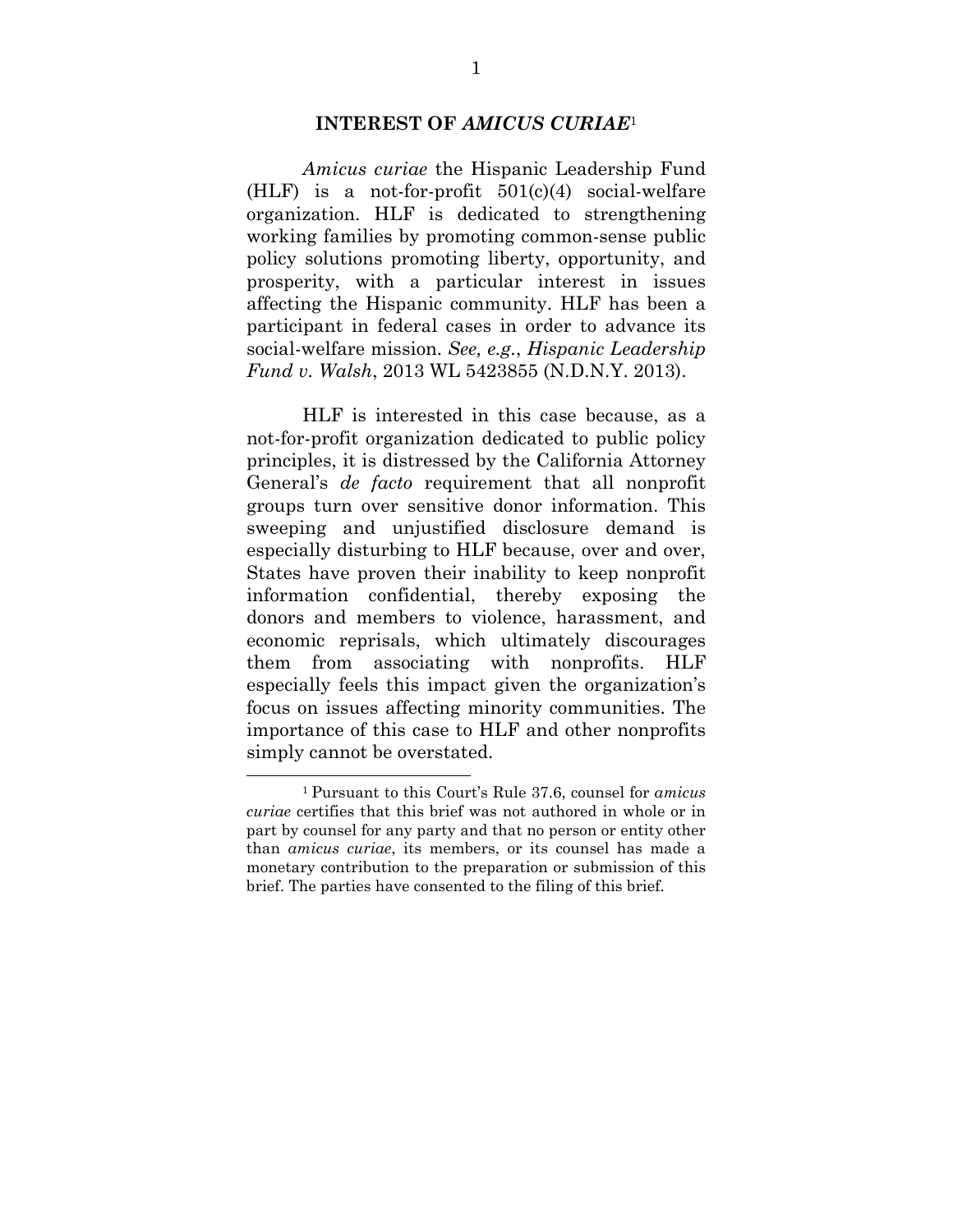This case is not about public disclosure of information related to elections or ballot measures. Rather, it is about how much disclosure States may demand from nearly any organization operating within their respective borders. The Court should grant review, reverse the Ninth Circuit, and make clear that the First Amendment continues to protect the right to anonymity for members of—and donors to—nonprofit social-welfare organizations.

#### **INTRODUCTION & SUMMARY OF THE ARGUMENT**

 Petitioners Americans for Prosperity (AFP) and Thomas More Law Center (Thomas More) have thoroughly explained why the Court should decide this important First Amendment question that has divided the lower courts. *Amicus curiae* submits this brief to emphasize and amplify two of the reasons why this Court's review is so urgently needed and review should be granted.

 *First*, the Ninth Circuit flatly contradicted *NAACP v. Alabama ex rel. Patterson*, 357 U.S. 449 (1958) and its progeny in applying lesser scrutiny to California's sweeping disclosure requirement. There are important reasons why heightened scrutiny applies to compelled disclosure of nonprofit donors and membership. By revealing supporters of nonprofits, and thereby exposing them to violence, harassment, and economic retribution by those individuals and groups who are opposed to their missions, disclosure threatens to stifle First Amendment protected speech and association. Supporters will inevitably cease associating—or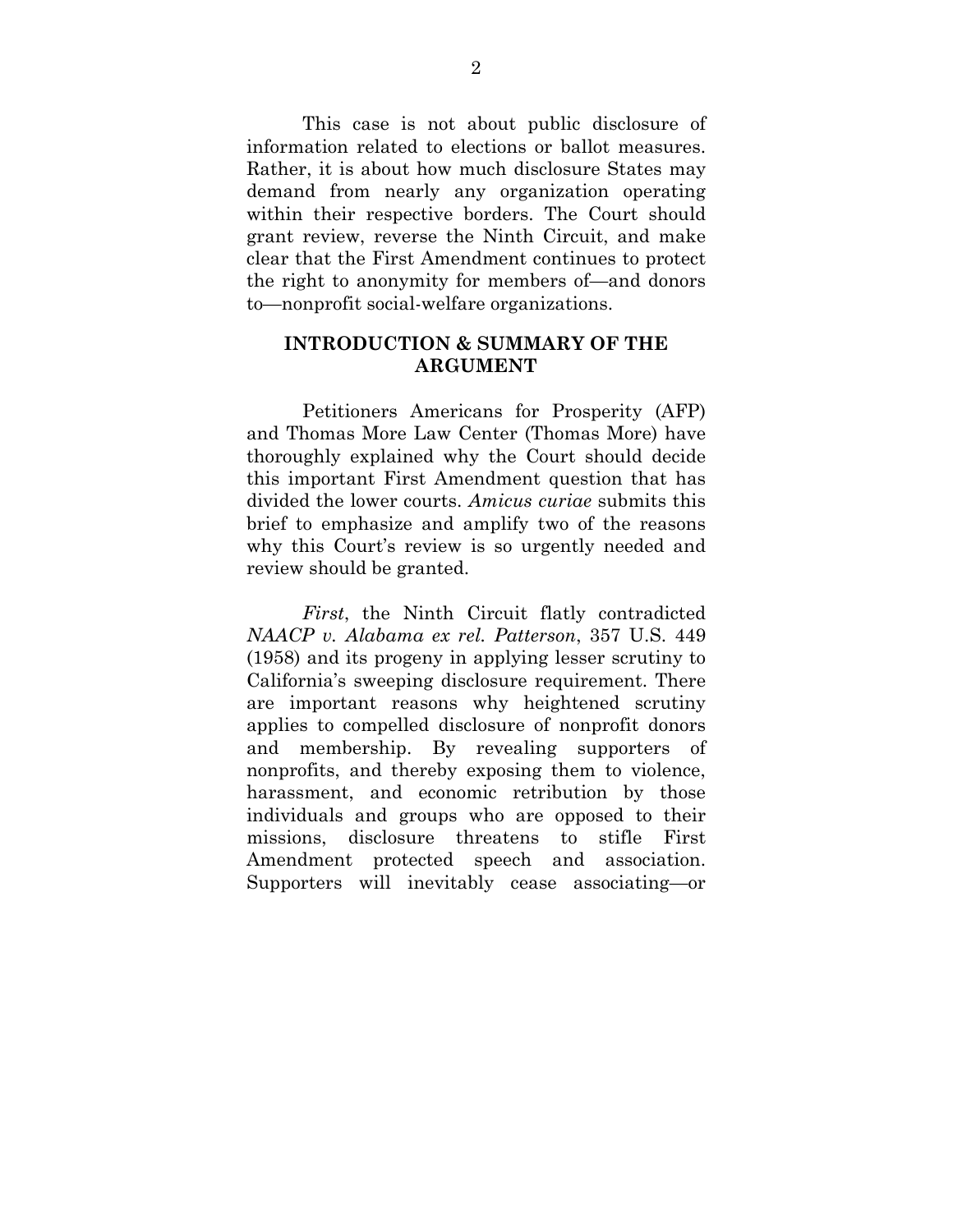decline to associate—with nonprofits in the first place, if the costs of doing so are this high. This Court has consistently held that there is no basis for imposing such costs on social welfare organizations unless the government is able to overcome heightened scrutiny.

 *Second*, the Ninth Circuit has provided a pathway by which other States will inevitably force similar disclosure of donor and member information, as well as the disclosure of other confidential information about the inner workings of nonprofit associations. This is especially troubling because experience shows that this private information is not going to remain confidential. The temptation for state officials to leak this information is great when the nonprofit and the state or local officials are on opposite sides of ideological divide and/or public policy issues. But data breaches and accidental disclosures pose as perhaps greater threats than intentional abuse. Before this information is disclosed, the government should have to prove it has a compelling need for the information. California cannot even come close to making that showing. The Court should grant certiorari.

#### **ARGUMENT**

### **I. HEIGHTENED SCRUTINY MUST APPLY TO NONPROFIT DISCLOSURE REQUIREMENTS.**

 Compelled disclosure of nonprofit information must be subject to a heightened standard of review. The personal information of donors and members is especially sensitive. History proves that disclosure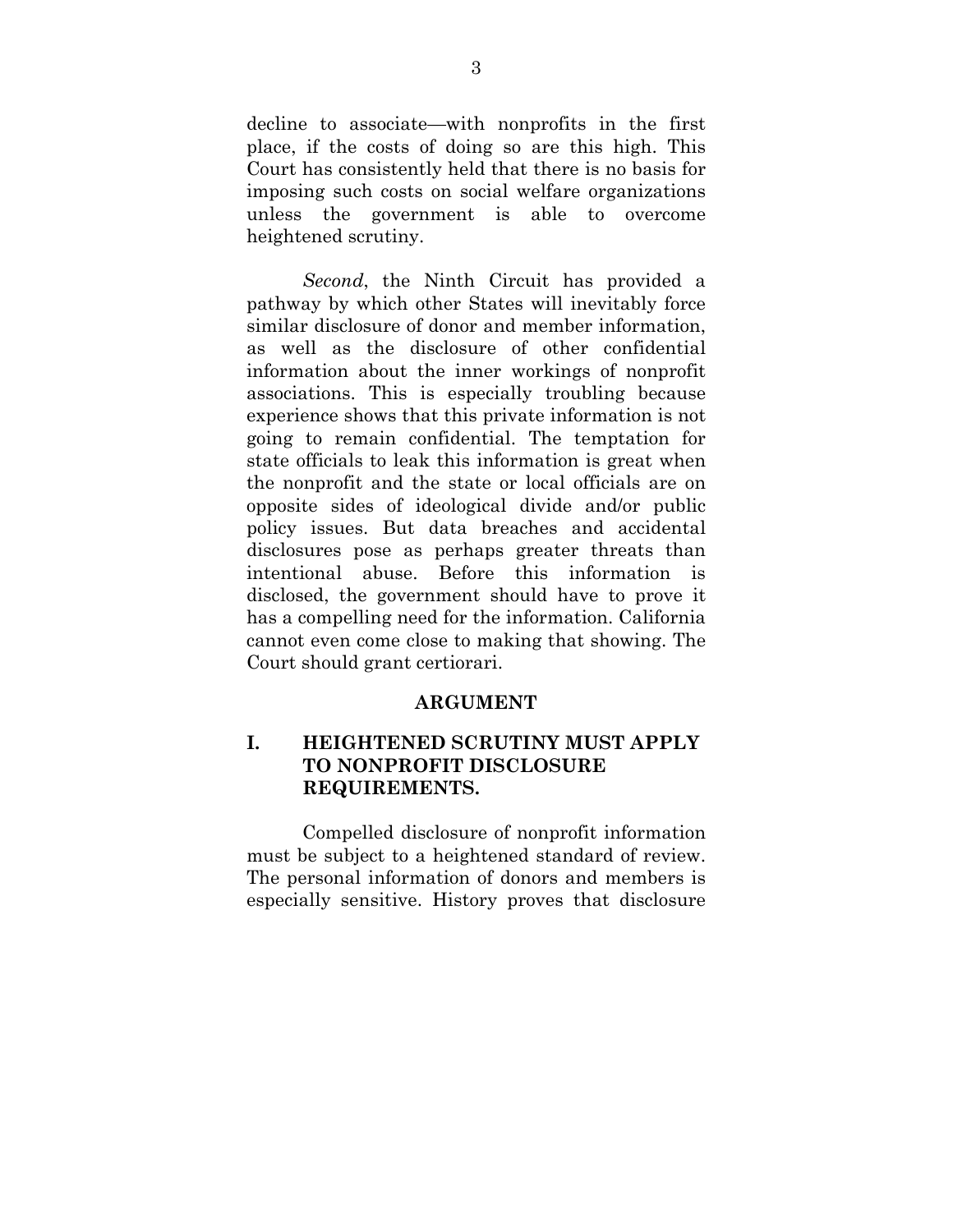exposes them to violence, harassment, and economic retribution. The potential for this type of intimidation, naturally, increases exponentially when the nonprofit espouses controversial views on matters of public concern that are unpopular with State officials. That is why this Court, since *NAACP v. Alabama*, has held that disclosure regimes like the one at issue in this litigation must meet heightened scrutiny. The First Amendment concerns that led to the seminal ruling in *NAACP v. Alabama* continue to hold true today and necessitate the Court's intervention.

 The NAACP was established in the early Twentieth Century as a private-membership nonprofit, with its original mission to advance racial justice for African-Americans through activities coordinated from a central office with affiliates across the country. Anita L. Allen, *Associational Privacy and the First Amendment: NAACP v. Alabama, Privacy and Data Protection*, 1 Ala. C.R. & C.L. L. Rev. 1, at 3-4 (2011). Today, the NAACP is thriving, with more than 2,000 branches and 500,000 members across the nation. *See* NAACP, *History: Nation's Premier Civil Rights Organization*, https://www.naacp.org/nations-premier-civil-rights/ organization/.

 The NAACP's early history, however, was fraught with physical attacks, threats, and intimidation by critics of the nonprofit's outspoken condemnation of racist laws and policies. *See* Allen, *supra* at 4 n.28. This was especially true in the 1950s as at that time, "the public associated the NAACP with bold, even radical, efforts to force an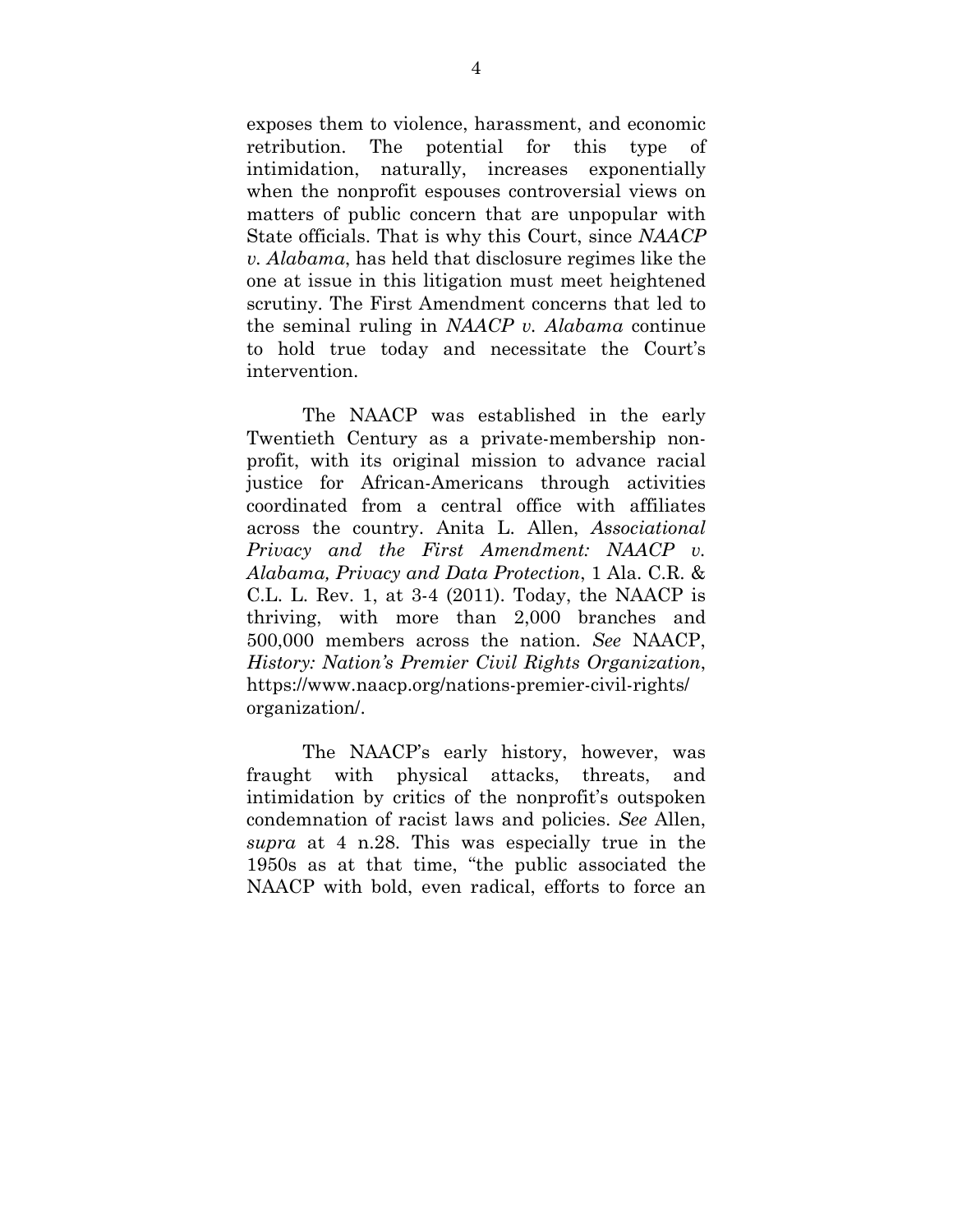end to legal segregation" both before and after this Court's decision in *Brown v. Board of Education*. *See id*. at 5. Because there was public resistance to integration, there was resistance to the NAACP. *See id*.

 Public resistance to integration and the NAACP itself made Alabama desperate to drive the organization from the state. *See id*. The NAACP's mission to eliminate racial discrimination was a threat to the state's desire to maintain racial segregation. Accordingly, Alabama devised a strategy to expel it by relying on the state's foreign corporation qualification law, which required out-ofstate corporations to register before transacting business in the state. *See id*. In 1956, Alabama accused the NAACP, which had been organized in New York, of failing to register as a foreign corporation. *See NAACP*, 357 U.S. at 451. According to Alabama, the NAACP was operating in the state by, among other things, opening a regional office, organizing chapters, recruiting members, soliciting contributions, and providing both financial support and legal aid to African-American students attempting to gain admission to the then all-white University of Alabama. *See id*.; *see also* Allen, *supra* at 5-6.

 Although many of Alabama's allegations proved to be untrue, the NAACP had failed to comply with the state's corporate qualification law. *See id*. Based on this violation, the Alabama Attorney General secured a court order enjoining the NAACP from operating within the state. *See id*. And, despite the NAACP's extraordinary efforts to come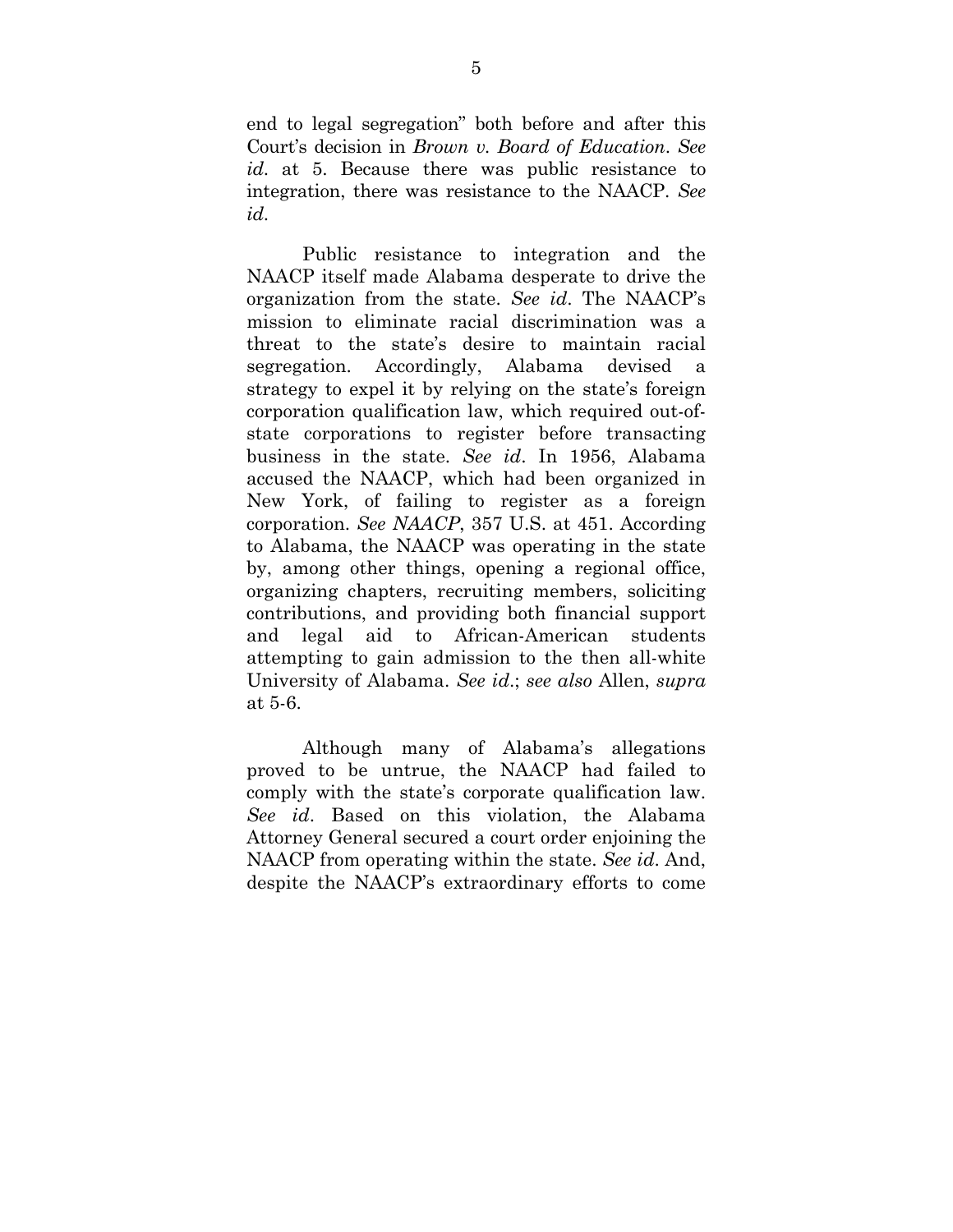into compliance, including tendering all information needed to register, Alabama refused to back down. Instead, it filed a motion seeking the names and addresses of the NAACP's members and agents. *See id*. The state court granted the motion, forcing the NAACP to either disclose its members or face contempt and a hefty fine.

 This Court overturned that order. Specifically, it held that the NAACP had a right to keep the identity of its members secret, regardless of whether a state business law had been broken. As the Court unanimously held, revealing the members:

> is likely to affect adversely the ability of [the NAACP] and its members to pursue their collective effort to foster beliefs which they admittedly have the right to advocate, in that it may induce members to withdraw from the Association and dissuade others from joining it because of fear of exposure of their beliefs shown through their associations and of the consequences of this exposure.

#### *NAACP*, 357 U.S. at 462-63.

 The Court's assessment was no doubt correct. Given the history of violence facing NAACP members, release of their names and addresses would deter—if not outright prevent— individuals from joining or continuing to affiliate with the organization. *See id*. at 461-62. Indeed, "on past occasions revelation of the identity of its rank-and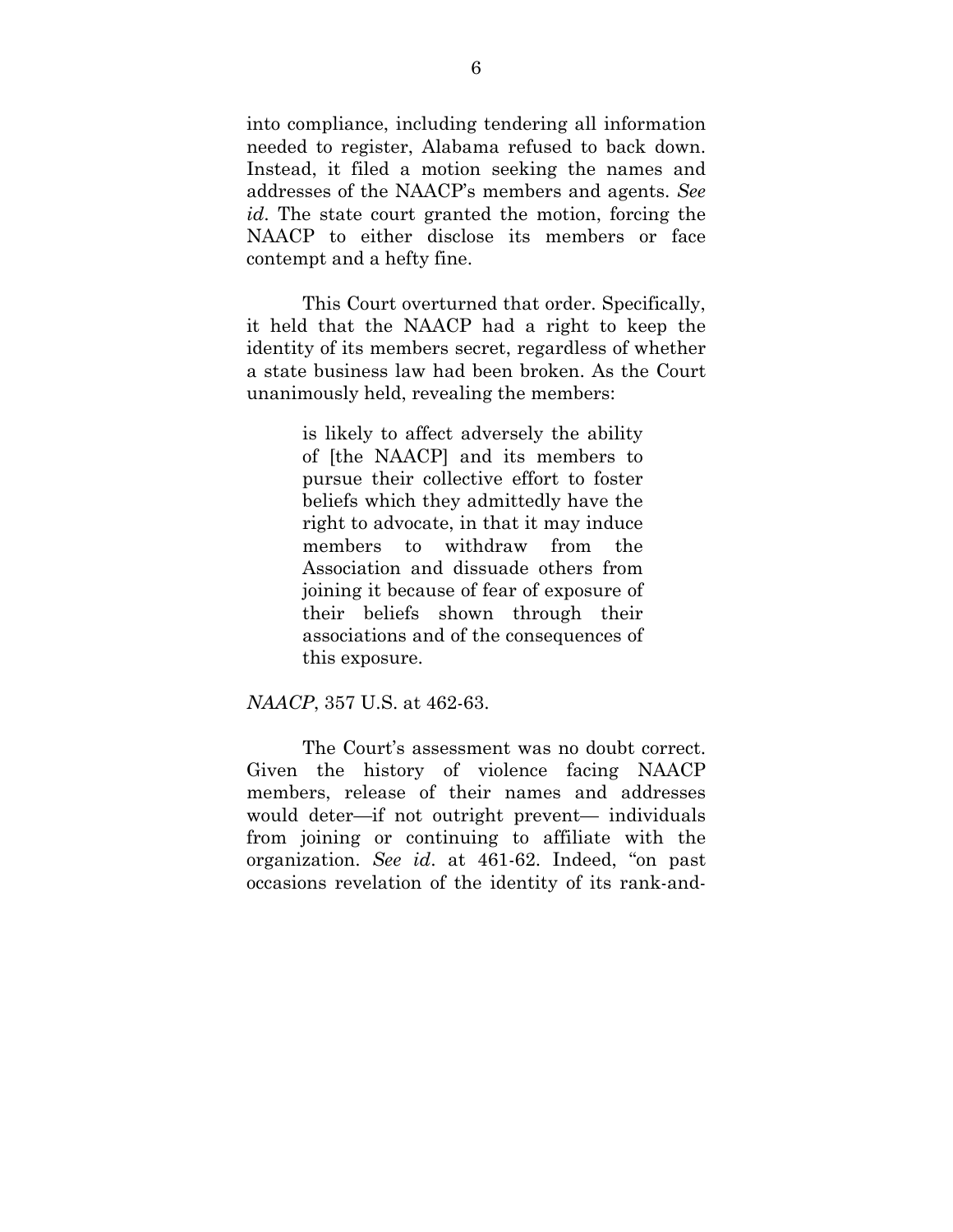file members . . . exposed these members to economic reprisal, loss of employment, threat of physical coercion, and other manifestations of public hostility." *Id*. at 462.

 At bottom, "freedom to engage in association for the advancement of beliefs and ideas is an inseparable aspect of the 'liberty' assured by the Due Process Clause of the Fourteenth Amendment, which embraces freedom of speech. *Id*. at 460. Because demands for membership lists are "substantial restraint[s on] freedom of association," *id*. at 462, they are "subject to the closest scrutiny," *id*. at 461. Courts must strike down such demands unless the state can show a "controlling justification" for disclosure, *id*. at 466, *i.e.*, a "compelling" interest. *Id*. at 463 (quoting *Sweezy v. New Hampshire*, 354 U.S. 234, 265 (1957) (Frankfurter, J., concurring)).

 The Court has not deviated from this understanding. In *Bates v. City of Little Rock*, ordinances in two Alabama municipalities required all organizations operating within their borders to supply the city clerk with the names of the members and contributors. *See* 361 U.S. 516, 516-19 (1960). Two local branches of the NAACP refused to comply since it "might lead to their harassment, economic reprisals, and even bodily harm." *Id*. at 520. NAACP officials successfully appealed their conviction and fines. As the Court explained, "public identification of persons in the community as members of the organizations had been followed by harassment and threats of bodily harm," and moreover, "fear of community hostility and economic reprisals that would follow public disclosure of the membership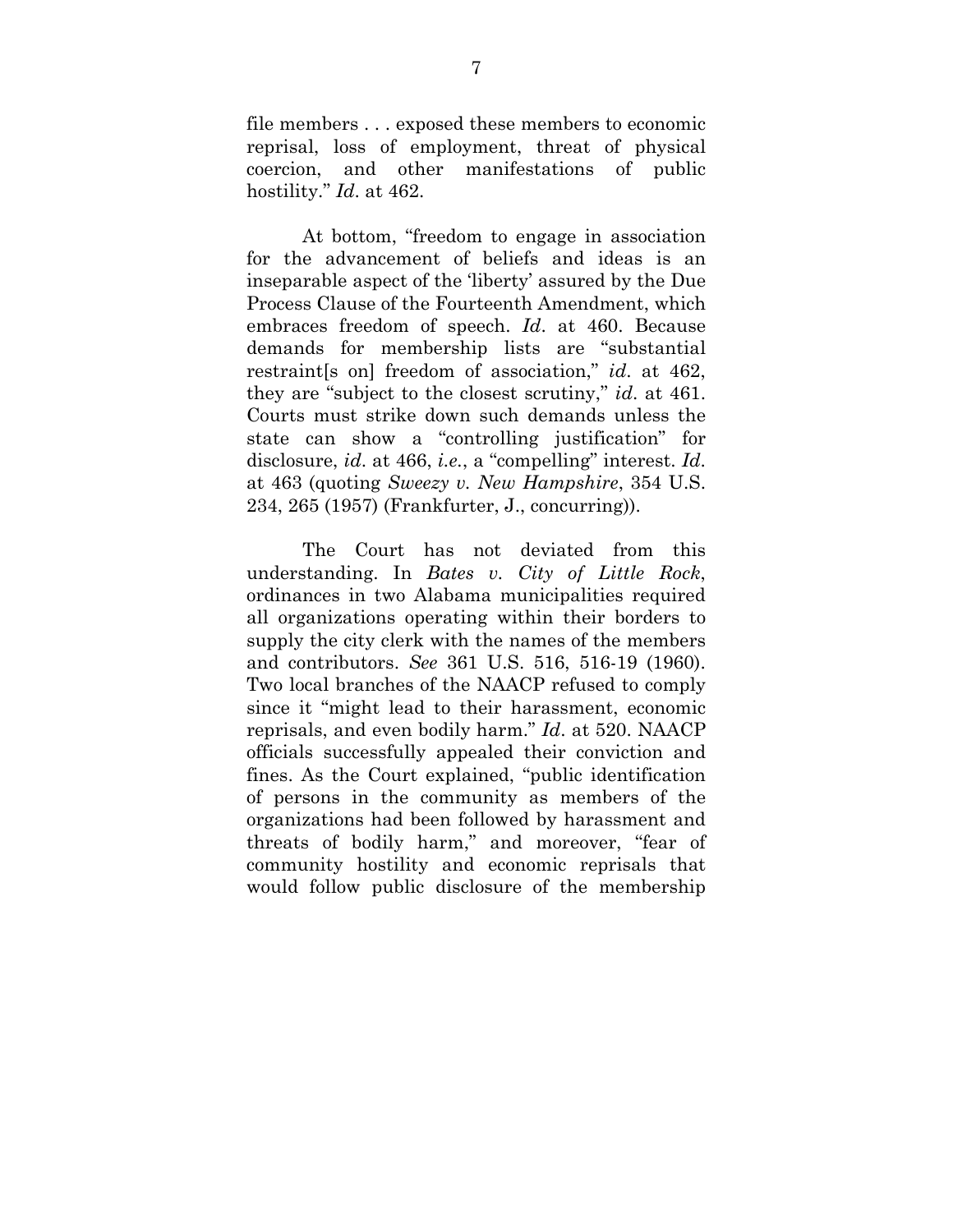lists had discouraged new members from joining the organizations and induced former members to withdraw." *Id*. at 524. Having failed to adequately justify its regulation beyond its interest in occupation taxation, the ordinances constituted an unconstitutional restraint on the freedom of association. *Id*. at 527.

 In *Talley v. California*, a Los Angeles ordinance restricted the distribution of any handbill that did not include the name and address of the person(s) who printed, manufactured, and/or distributed it. *See* 362 U.S. 60 (1960). The handbills urged readers to boycott certain businesses that allegedly did not offer equal employment to minorities. *See id.* at 61. Los Angeles attempted to justify the ordinance as "providing a way to identify those responsible for fraud, false advertising and libel." *Id*. at 64. But the ordinance was "in no manner so limited," there was no indication of legislative support for that justification, and "fear of reprisal might deter perfectly peaceful discussions of public matters of importance." *Id*. at 65-66; *see also id*. at 66-67 (Harlan, J., concurring). Accordingly, the Court held that the ordinance violated the First Amendment.

 In *Shelton v. Tucker*, an Arkansas statute compelled every teacher, as a condition of employment in *any* state-supported school or college, to file annual affidavits listing *every* organization to which they had belonged or regularly contributed to within the past 5 years. *See* 364 U.S. 479, 480 (1960). Given the disclosure law's unlimited scope, in that it required every teacher to disclose every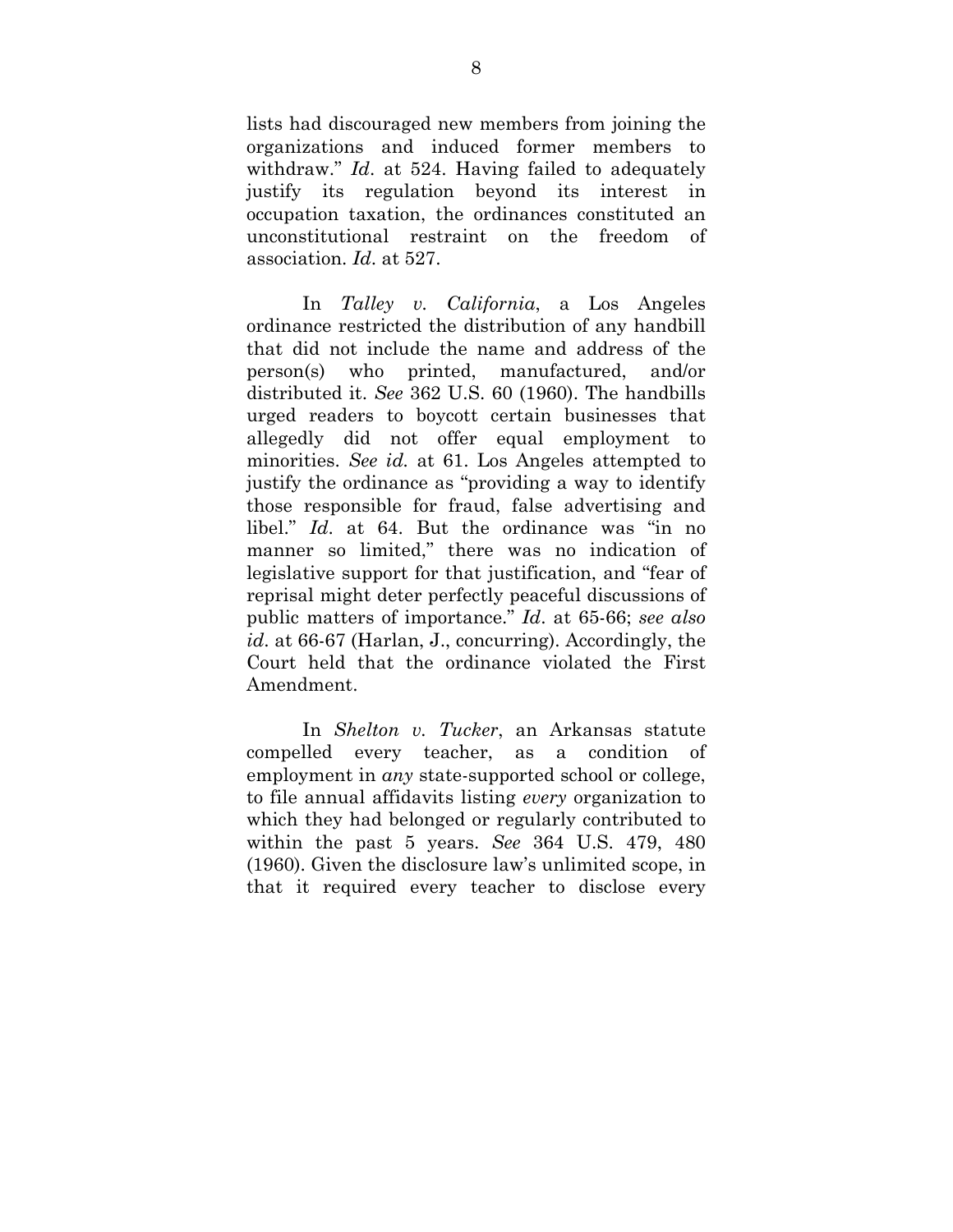affiliation, the Court held that it was not sufficiently tailored to the state's interest. *See id*. at 488. This Court held that "even though the governmental purpose be legitimate and substantial, that purpose cannot be pursued by means that broadly stifle fundamental personal liberties when the end can be more narrowly achieved." *Id*. Fit was vital, the Court explained, because exposing teachers' associations could threaten their employment due to ideologically opposed superiors and the "public pressures upon school boards to discharge teachers who belong to unpopular or minority organizations . . . ." *Id*. at 486.

 Finally, in *Gibson v. Florida Legislative Investigation Commission*, the president of the Miami branch of the NAACP was ordered to appear before a committee of the Florida state legislature that was investigating infiltration of Communists into organizations operating in the field of race relations and to disclose membership records. *See*  372 U.S. 539, 540-41 (1963). This Court held that Florida had to prove that the investigation into the membership lists of the NAACP was likely to help identify subversives associated with the Communist Party. *Id*. at 548. Here too, the Court held that "an adequate foundation for inquiry must be laid before proceeding in such a manner as will substantially intrude upon and severely curtail or inhibit . . . protected associational rights." *Id*. at 557. Having failed to prove a "substantial connection" between its broader investigative goals and the specific investigation of the NAACP, Florida lacked such a foundation. *See id*.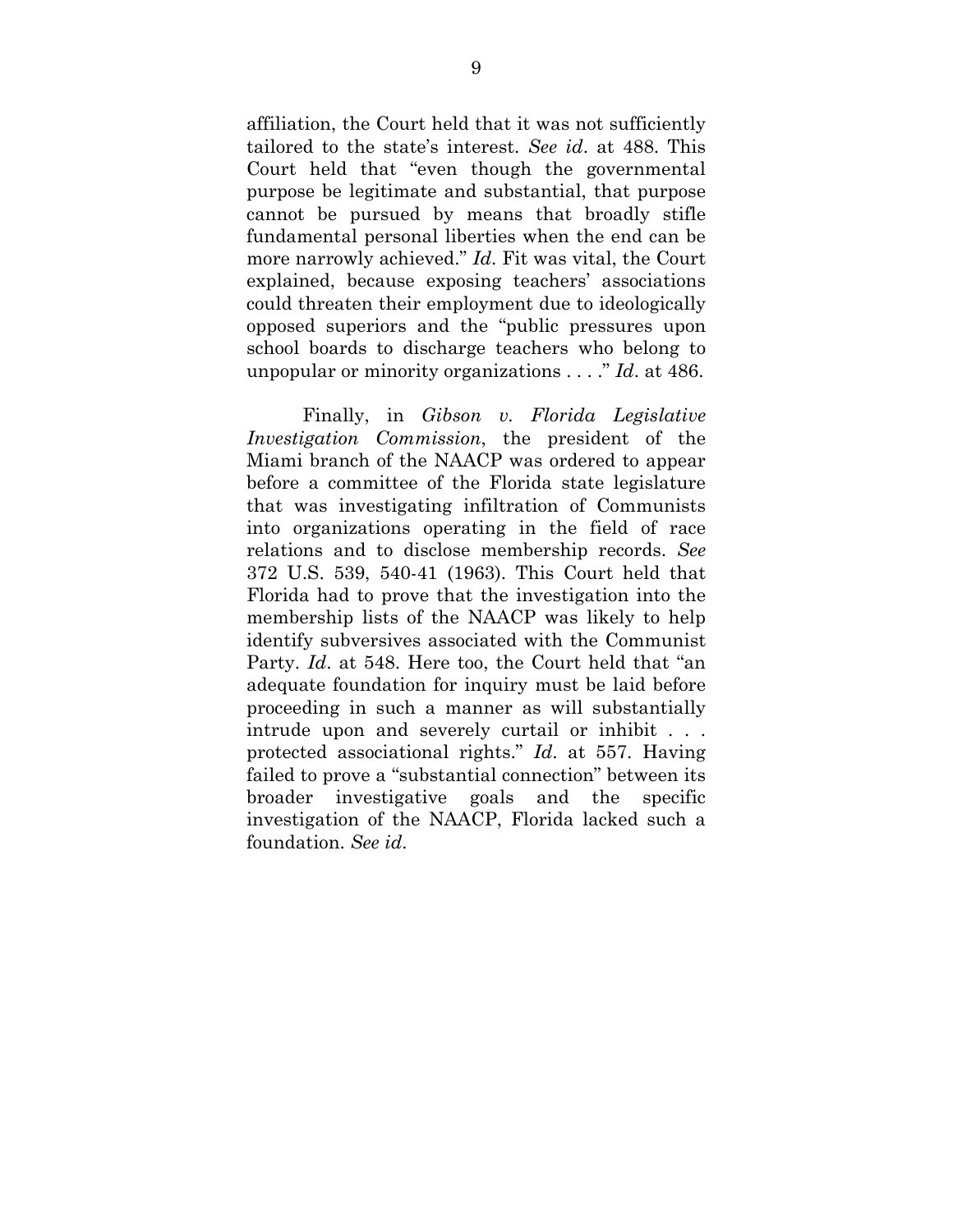*NAACP v. Alabama* and its progeny make clear that whatever authority state and local governments have to demand information from nonprofits doing business in their respective jurisdictions, they may not demand disclosure of member and donor information without meeting heightened First Amendment scrutiny.2 "Individuals who join forces with others" thus should be able "to sleep comfortably knowing they have a constitutional right to privacy that minimizes the risk of stigma or reprisal flowing from group membership." Allen, *supra* at 3. "Any peaceful religious, social, or political organization with a sensitive or unpopular mission," in turn, should be able to promise "meaningful confidentiality and anonymity" to its members and donors. *Id*.

 Unfortunately, that will not be the case if the Ninth Circuit's ruling is not overturned. The decision provides a roadmap for any state official to demand donor information from nonprofits with whom they ideologically disagree. This is not an abstract

l

<sup>2</sup> This is distinct from the public disclosure that the Court has approved in the campaign finance context. In campaign finance, public disclosure of political donors has been seen as the "least restrictive means of curbing the evils of campaign ignorance and corruption." *Buckley v. Valeo*, 424 U.S. 1, 68 (1976) (per curiam). But those concerns are not present here. Americans for Prosperity Foundation and the Thomas More Law Center operate under Section 501(c)(3) of the Internal Revenue Code. As such, they are effectively prohibited from engaging in political activity. *Regan v. Taxation with Representation of Wash.*, 461 U.S. 540 (1983). Like the NAACP, these are groups of individuals associating together to further social-welfare goals. As a consequence, a stricter standard must apply.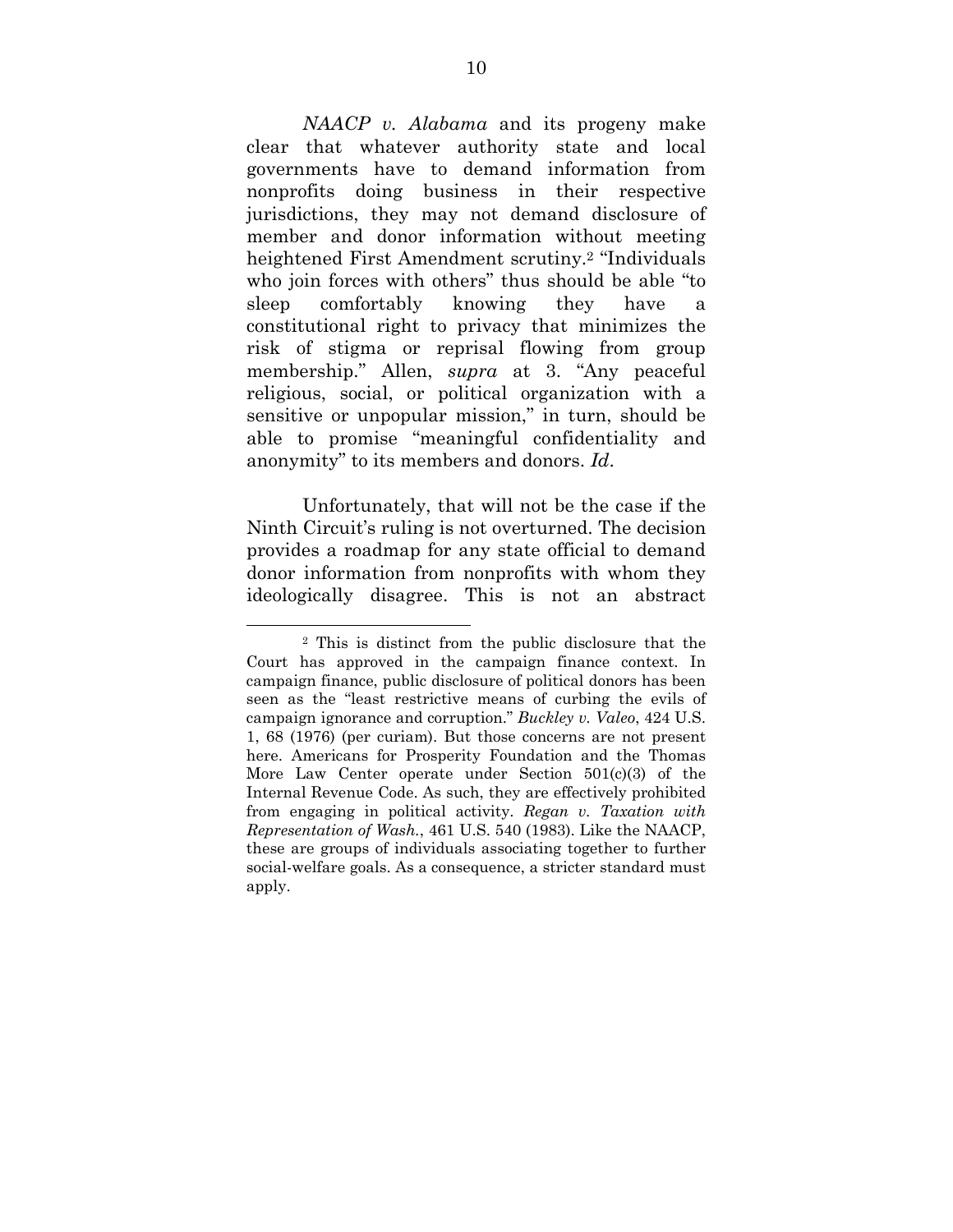concern. Today, many nonprofits face State government officials that are ideologically opposed to their missions and committed to disclosing the names of their donors and members. Allowing this to happen will expose donors and members to violence, harassment, and economic retribution. For Americans for Prosperity and the Thomas More Law Center, as their certiorari petitions recount, it already has.

### **II. ANY INTEREST IN SECURING NONPROFIT MEMBER AND DONOR INFORMATION MUST BE WEIGHED AGAINST THE LIKELIHOOD THAT THIS SENSITIVE INFORMATION WILL NOT BE KEPT CONFIDENTIAL.**

 The Ninth Circuit upheld the disclosure requirement because, among other reasons, there is not "a reasonable probability that the plaintiffs' Schedule B information will become public as a result of disclosure to the Attorney General." AFP App. 34a; Thomas More App. 37a-38a. As Judge Ikuta explained in her dissent from denial of rehearing *en banc*, however, that conclusion "is contrary to any real-world experience." AFP App. 93a; Thomas More App. 124a. Indeed, the Court need not look beyond the facts of this case to see that Judge Ikuta is right.

 As Petitioners explain, the Attorney General's office was aware of at least 25 to 30 unredacted Schedule Bs (the part of the IRS Form 990 that contains contributor names, addresses, and donation amounts) that were published on California's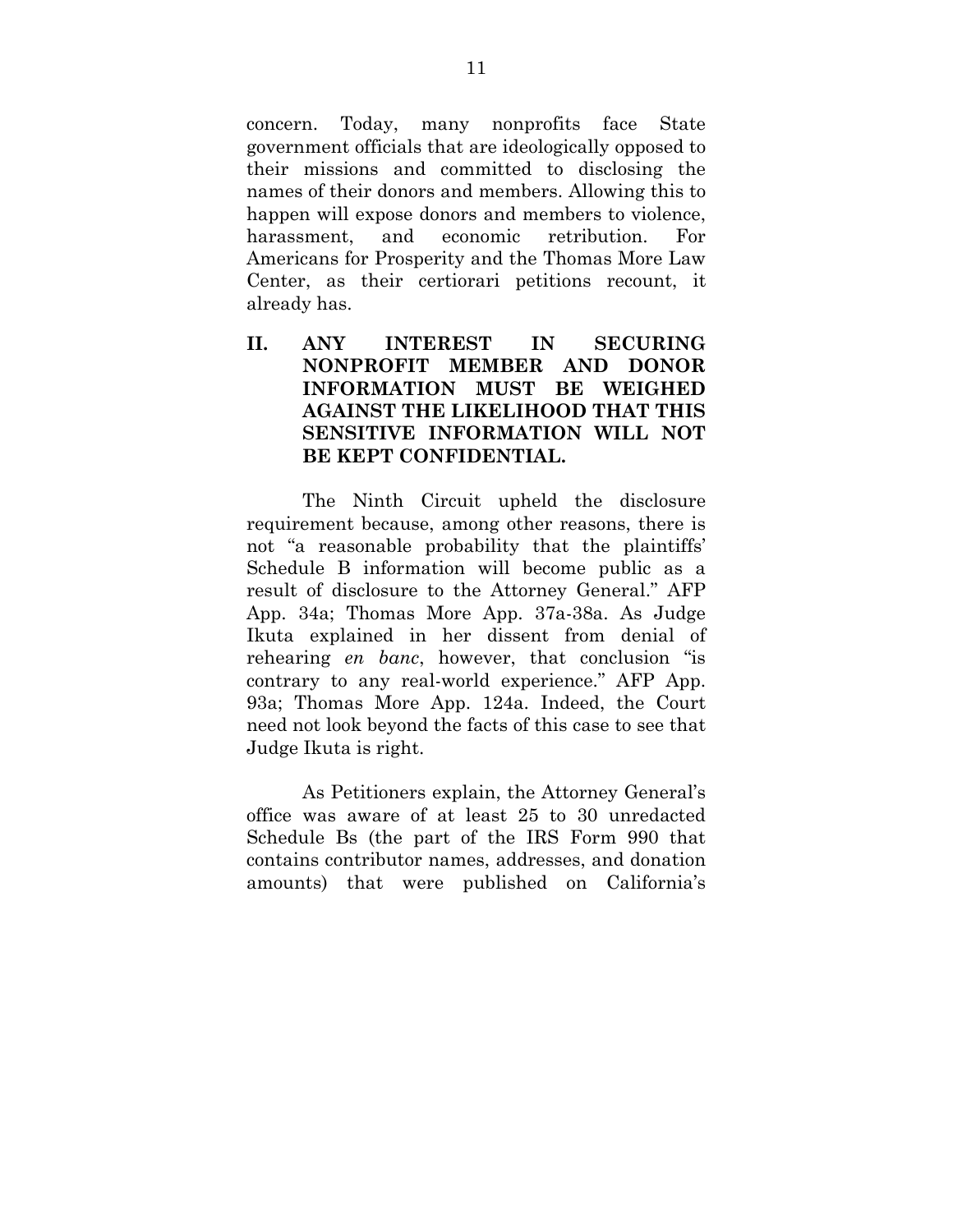Registry of Charitable Trusts website. *See* AFP Pet. 8. In fact, Planned Parenthood was forced to complain to the Attorney General about this disclosure of "all the names and addresses of hundreds of [its] donors." Moreover, AFP discovered that the Attorney General had uploaded approximately 1,778 confidential Schedule Bs on to its public website, hundreds of which had been publicly available for years. AFP App. 52a; Thomas More App. 123a.

 But all of this information would have been publicly available even had it not been intentionally disclosed. It turns out that all confidential information filed with the Registrar of Charitable Trusts, which encompasses at least 350,000 documents (including Schedule Bs), was publicly accessible through the Registrar's website. One needed only to type the URL into a web browser, using the URL from known documents on the Registrar's website, the document number of the Schedule B sought, and trial and error, in order to view the confidential donor information. ER866, ER931-37, 1035–36. Accordingly, the California Charitable Trusts Section failed to comply with the IRS's requirements for electronic storage, which required the state to set rigorous confidentiality protocols. ER0691–93.

 All of this led the district court to find that there was a "pervasive, recurring pattern of uncontained Schedule B disclosures—a pattern that has persisted even during this trial." AFP App. 52a; Thomas More App. 62a ("given the history of the Registry completely violating the "longstanding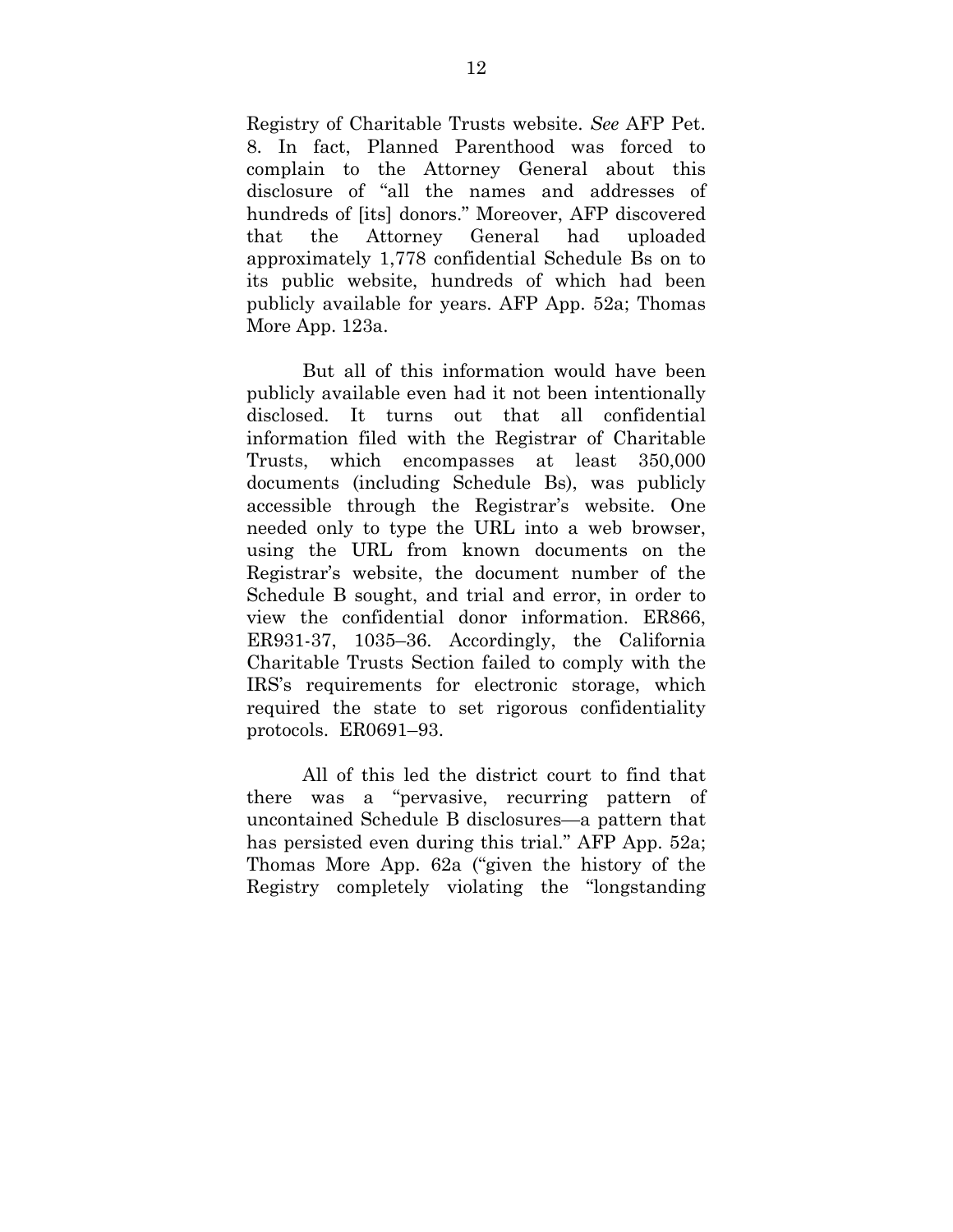confidentiality policy," the Attorney General's assurances that a regulatory codification of the same exact policy will prevent future inadvertent disclosures rings hollow." . . . "trial testimony supported what should be an obvious fact, the Registry cannot assure that documents will not be inadvertently disclosed no matter what steps it takes."). But none of this is unique to California or this litigation. Improper release of sensitive data has followed nearly every kind of government information-collection initiative. Breaches have occurred on every level of government, from federal to municipal, and in every setting imaginable. Some include supposedly involuntary releases such as hacking or theft by other means. Other times, the government releases private information intentionally, through leaks, sharing data with third party vendors, and in response to public records requests. As the representative examples included below highlight, the Court should have no confidence in the Ninth Circuit's conclusion that this (or any other) Attorney General can or will keep this nonprofit member and donor information confidential.

 Only a few years ago, there was an incident perfectly illustrating the concerns presented by this case. In 2013, the National Organization for Marriage (NOM), whose mission is to "provide educational outreach and to protect marriage as the union of husband and wife and the natural family that springs therefrom as well as the rights of the faith traditions that support and sustain this marriage culture," sued the IRS for illegally disclosing the confidential part of NOM's Schedule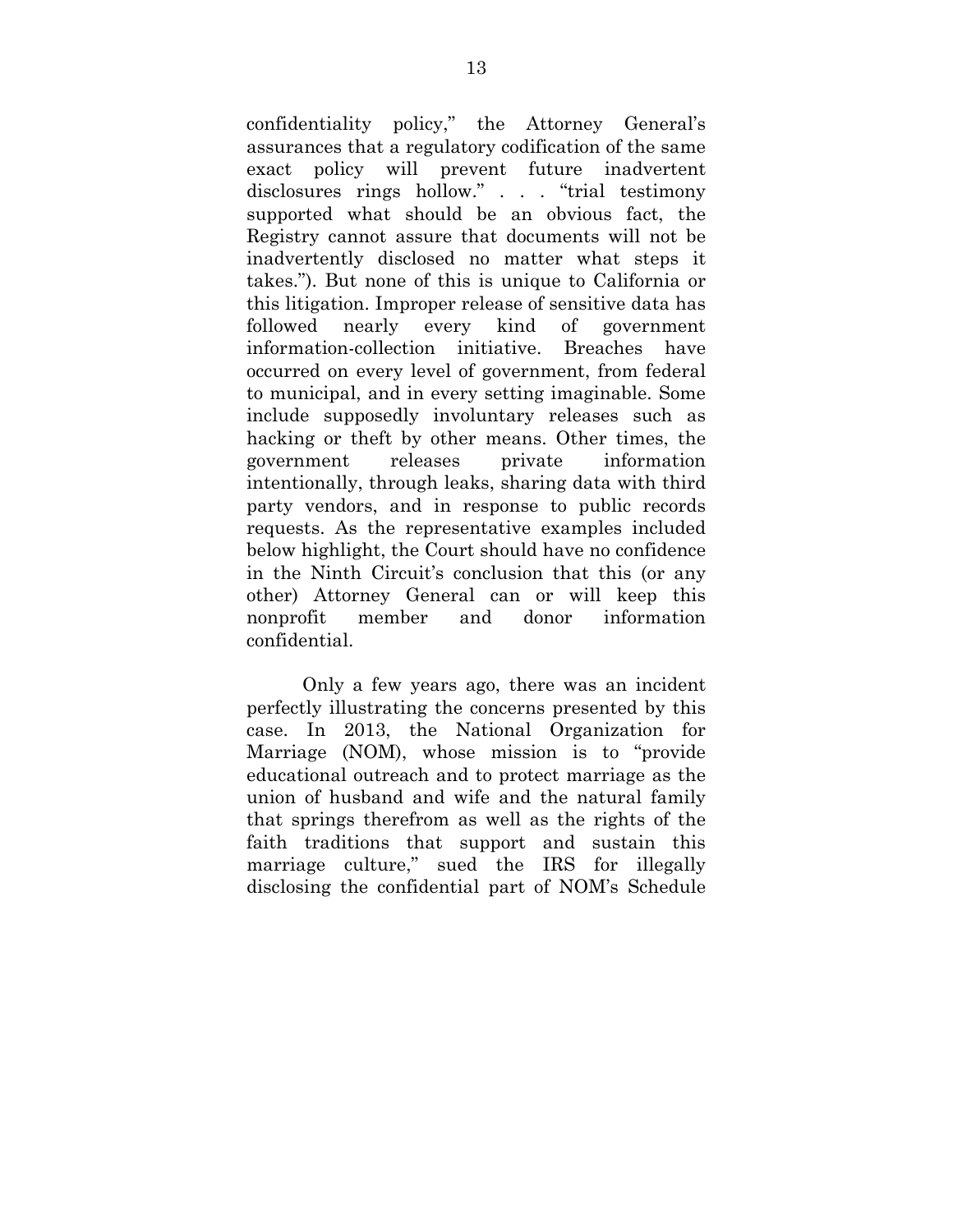B. *National Org. for Marriage, Inc. v. United States*, 24 F. Supp 3d 518 (E.D. VA. 2014); Peter Reilly, *National Organization for Marriage Denied Attorney Fees in IRS Lawsuit*, Forbes (Dec. 9, 2015), https://www.forbes.com/sites/peterjreilly/2015/12/09/ national-organization-for-marriage-denied-attorneyfees-in-irs-lawsuit/#5ee8a9123f60. The information had been provided to a gay rights activist, who turned it over to the Human Rights Campaign (HRC), which in turn provided it to the Huffington Post. *See id*. The IRS admitted the wrongdoing and settled the lawsuit. *See id*. But that did not remedy all of the harm. The strategic leak forced a CEO to step down from a prominent software company due to his now-public contribution to this pro-life group. *See id*.

 In October 2018, a government computer system that interacts with HealthCare.gov was hacked, compromising the sensitive personal data of approximately 75,000 people. Richard Alonso-Zaldivar, *Hackers Breach HealthCare.gov System, Get Data on 75,000*, Associated Press (Oct. 19, 2018), http://bit.ly/2m0DsEa. HealthCare.gov collects an array of information from individuals applying for subsidized health insurance, including their names, social security numbers, family information, income, and citizenship or immigration status. *See id*. Concerningly, it appears that officials waited to inform consumers that their information may have been compromised until a time that was favorable from a public relations standpoint. *See id*. The hack forced officials to shut down the affected portion of the website, and to offer credit protection to some victims. *See id*.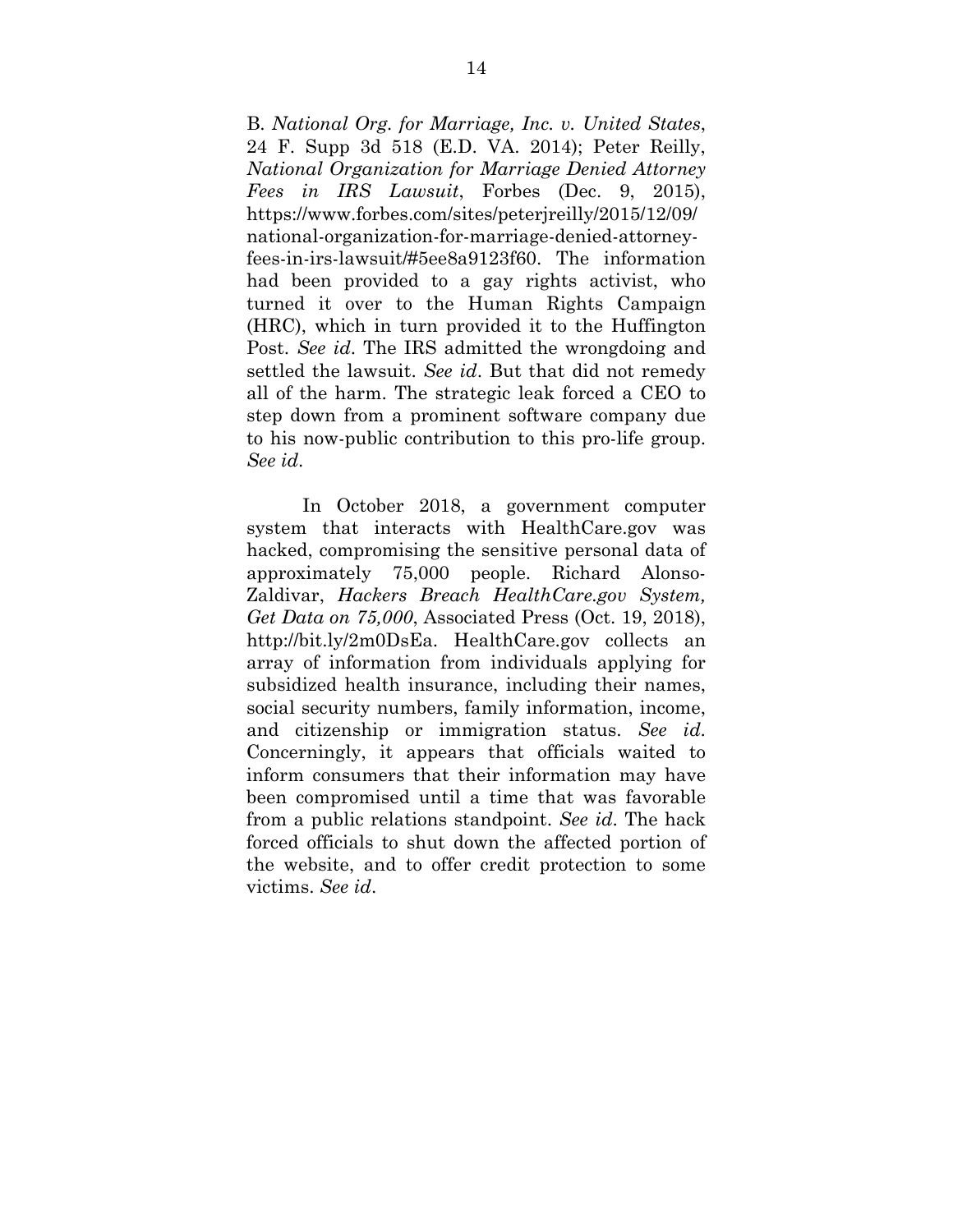In late 2018, Indian cybersecurity firm, Banbreach, discovered that a server hosting the California Department of Insurance (CDI) website had seen a large uptick in generation of reports, indicating a vulnerability and thus the potential exposure of personal information. *California Department of Insurance Vulnerability Potentially Exposed Thousands of SSN and Other Personal Information*, DataBreaches.net (Jan. 5, 2019), http://bit.ly/2ksfJw0. In particular, the server generated more than 24,450 reports in 24 hours. *See id*. These reports included renewal reports for insurance agents that included the agents' name, renewal ID, and Tax Identification Number (TIN), but because many individuals use their social security number as their TIN, it is possible that many people had their name and social security number compromised. *See id*. Other reports were potentially exposed too, including insurance claims and investigation reports with details such as names, vehicle registration numbers, and addresses; statistical reports on monthly frauds; and details of individuals and the charges they were indicted for, the fines they paid, and the parties harmed by their alleged malfeasance. *See id*. It appears that the CDI has not notified any of the potential victims or made an announcement on a state website about this issue. *See id*.

 In February 2019, an employee at Oregon's tax collection agency copied the data of 36,000 people (including social security numbers) and saved the data to a personal account. Hillary Borrud, *Oregon Tax Agency Employee Copied Personal Data of 36,000 People*, The Oregonian (Mar. 23, 2018),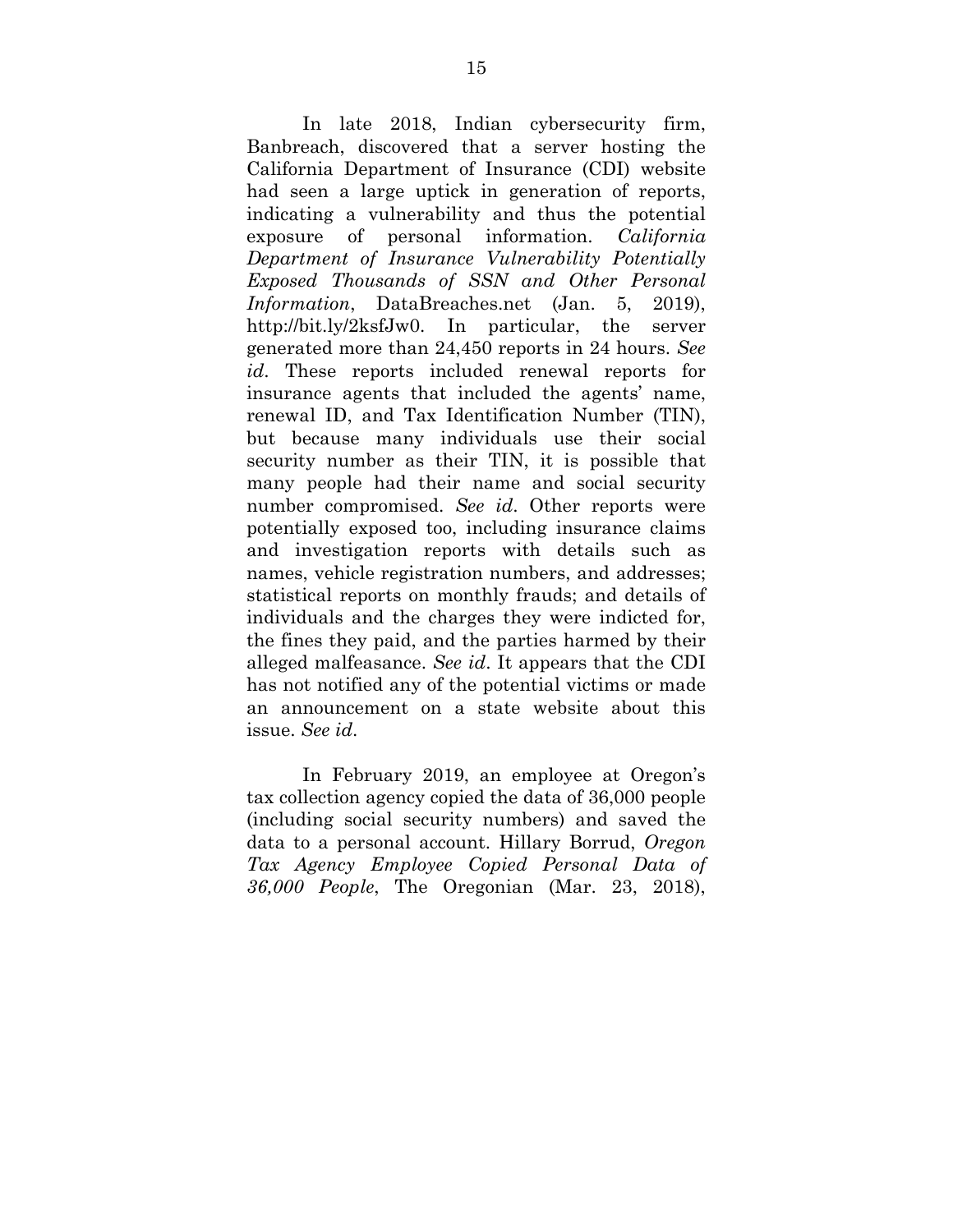http://bit.ly/2kZ7Xdd. The data breach included files that were related to a list of taxpayers who paid their taxes using checks and turned out to have insufficient funds. *See id*. Oregon officials waited a month to disclose the breach. *See id*.

 In late 2018, the Missouri Department of Health and Senior Services discovered a data breach implicating the personal information of over 10,000 people. *Announcement from the Missouri Department of Health and Senior Services*, Missouri Department of Health and Senior Services (Oct. 26, 2018), http://bit.ly/2m8bXbv. Apparently, an information technology contractor, who had worked on a Department information system, improperly retained the personal information and then allowed it to be stored in an electronic file that was not password-protected. *See id*. This information included names, dates of birth, identification numbers issued by State agencies, and social security numbers. *See id*.

 Earlier this year, it was discovered that an employee of the Veteran Affairs Medical Center in Long Beach, California had stolen the health information of more than 1,000 patients. *3-Year Jail Term for VA Employee Who Stole Patient Data*, HIPPA Journal (Jun. 18, 2018), http://bit.ly/2ktIkkz. The breach was discovered when the perpetrator was stopped by police officers and uncovered in his vehicle prescription medications for which he did not have a prescription and the Social Security numbers and other health information pertaining to fourteen patients. *See id*. A search of his apartment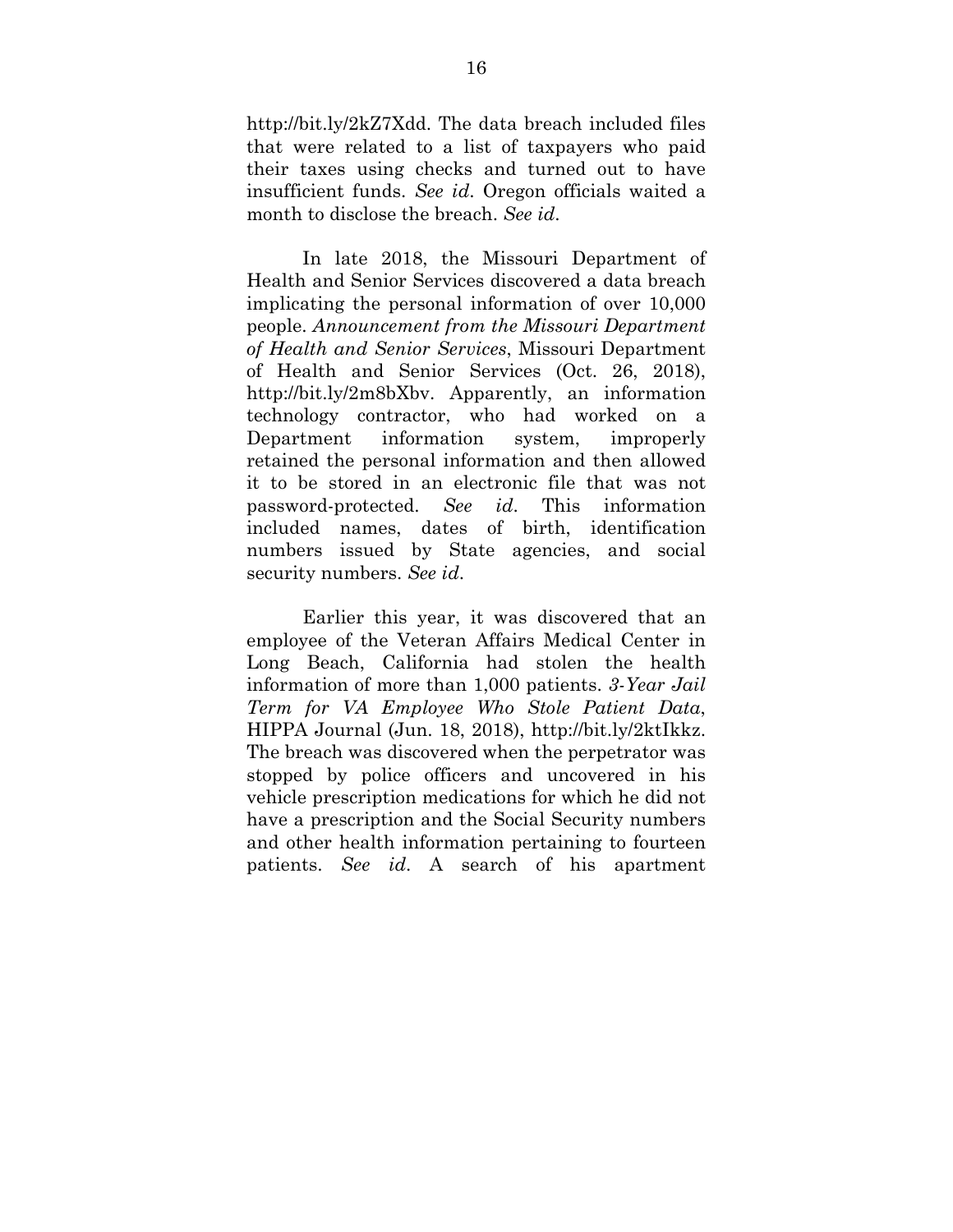uncovered hard drives and zip drives containing the private health information of 1,030 patients. *See id*.

 Just last week, two computers that were being used in an Atlanta-area school board election were stolen from a precinct. Mark Niesse and Arielle Kass, *Check-in Computers Stolen in Atlanta Hold Statewide Voter Data*, Atlanta News Now (Sep. 17, 2019), http://bit.ly/2m0Exfc. These computers contained Georgia's statewide voter information including the "names, addresses, birth dates and driver's license information for every voter in the state." *Id*.

 In August 2011, confidential documents from the Louisiana Department of Children and Family Services, which include personal information, were found blowing down the street before being collected and turned over to a local TV station. *Confidential Louisiana Department of Children and Family Services Documents Found Blowing in the Street; Office Manager and Area Director Suspended*, DataBreaches.net (Aug. 22, 2011), https://www.data breaches.net/confidential-louisiana-department-ofchildren-and-family-services-documents-foundblowing-in-the-street-office-manager-and-areadirector-suspended/. A large trash bag filled with copies of dozens of social security cards, bank records, birth certificates, and other confidential documents was similarly discovered by a passerby on

a downtown Baton Rouge street. *See id*. The paperwork appeared to be connected to applicants for various forms of public assistance such as food stamps, welfare, and childcare assistance cases. *See id*. Two state employees with the Department of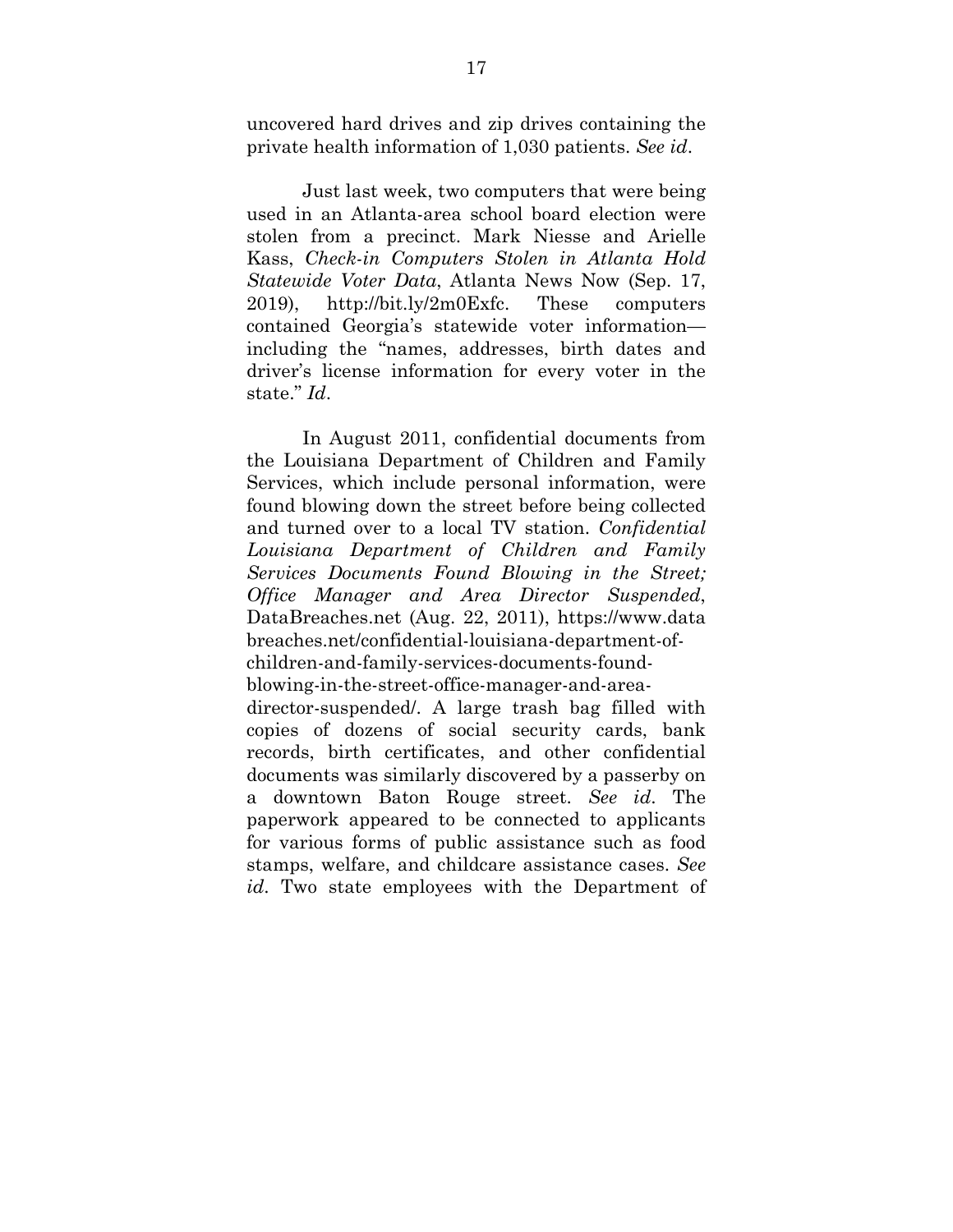Children and Family Services were suspended when it was discovered that the documents were improperly discarded in a trash can accessible to the public. *See id*.

 In a 2012 incident, the California Department of Child Support Services lost a staggering amount of sensitive personal data. GoBankingRates, *California Doesn't Know What it Did with 800,000 Child Support Records*, Business Insider (Apr. 3, 2012), http://bit.ly/2kpZIGS. As part of a disaster preparedness exercise, the agency transferred to an IBM facility in Colorado information necessary to operate California's child support system remotely in the event of a disaster. *See id*. After the exercise was deemed successful, the files were to be transported back to the Department via a transportation contractor. *See id*. Before the files reached their destination, however, four computer storage devices containing, among other things, social security numbers, names, addresses, driver's license numbers, and names of health insurance providers for about 800,000 people, went missing. California recommended that those 800,000 people place fraud alerts on their credit cards, obtain credit reports, and take additional steps to monitor their private information. *See id*.

 In the Fall of 2018, the Oklahoma Department of Human Services inadvertently sent letters meant for people with developmental disabilities to incorrect addresses. Dale Denwalt, *Oklahoma DHS Could Have Sent Private Medical Info to Wrong Addresses*, The Oklahoman (Oct. 2, 2018), http://bit.ly/2kWrUS3. The letters informed patients and their guardians about changes to their plan of care, but also included personal information. *See id*.